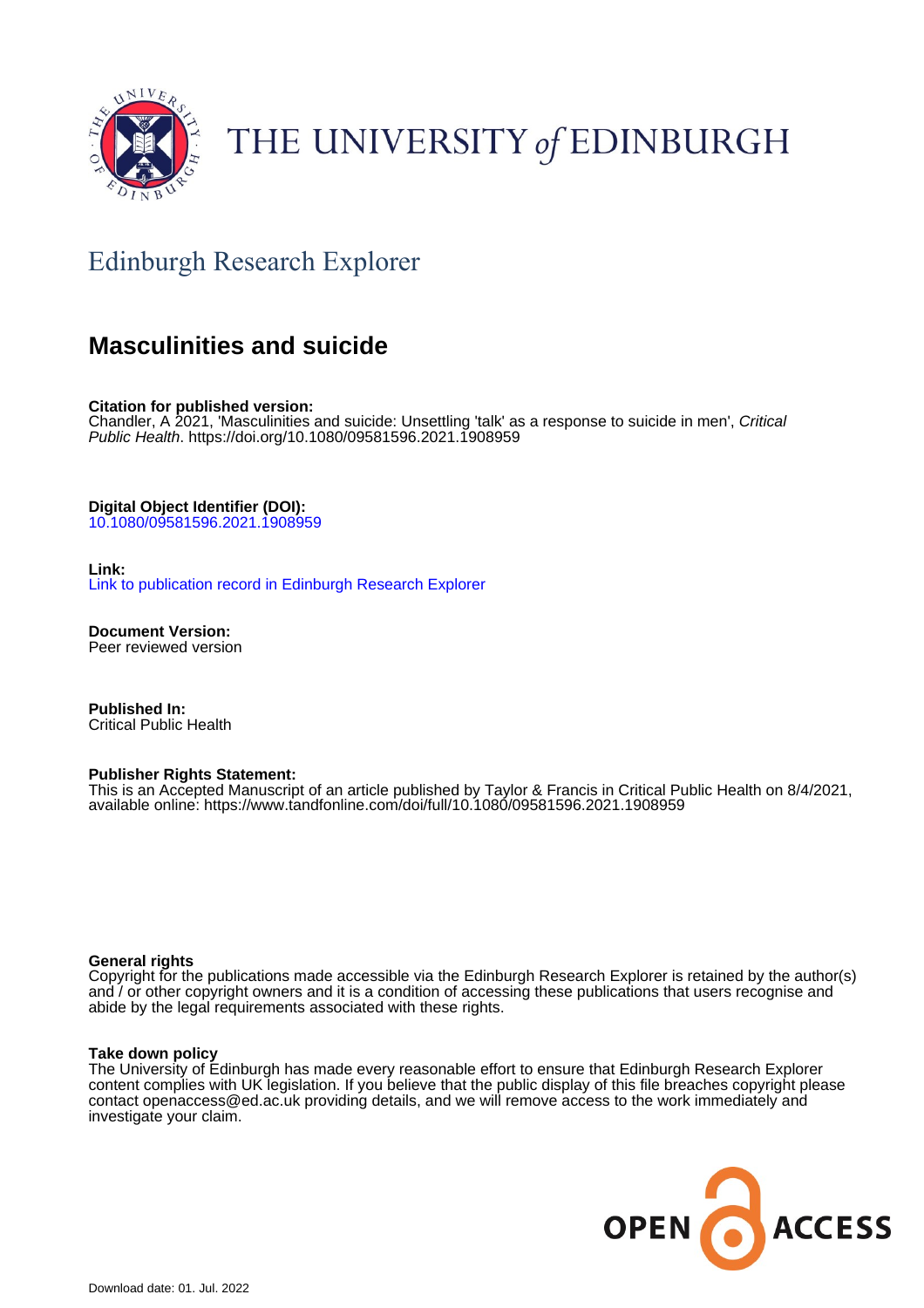# Masculinities and suicide: unsettling 'talk' as a response to suicide in men

Amy Chandler School of Health in Social Sciences, University of Edinburgh Doorway 6, Elsie Inglis Medical Quad Teviot Place Edinburgh EH8 9AG [a.chandler@ed.ac.uk](mailto:a.chandler@ed.ac.uk) @dramychandler

#### Abstract

An increasingly common way that high rates of male suicide are understood is via men's ostensibly poorer abilities to talk about – and more generally seek help for – problems in general, and emotional problems specifically. This has led to the development of public mental health campaigns which urge men to 'speak up' more often about the problems they face. I argue that both the initial claim, and the enactment of this claim in public mental health campaigns, is problematic, resting on simplistic assumptions about men and gender difference, and serving to detract attention from structural drivers of suicide. Drawing on a narrative analysis of in-depth interviews with ten men who had self-harmed, thought about, or attempted suicide, this paper focuses attention on the content and contexts of 'talk'. I argue that public health campaigns promoting 'talk' in response to male suicide neglect the interpersonal and structural contexts in which talk occurs, including considerations of power and structural inequalities.

Keywords: gender, masculinities, suicide, emotion, stigma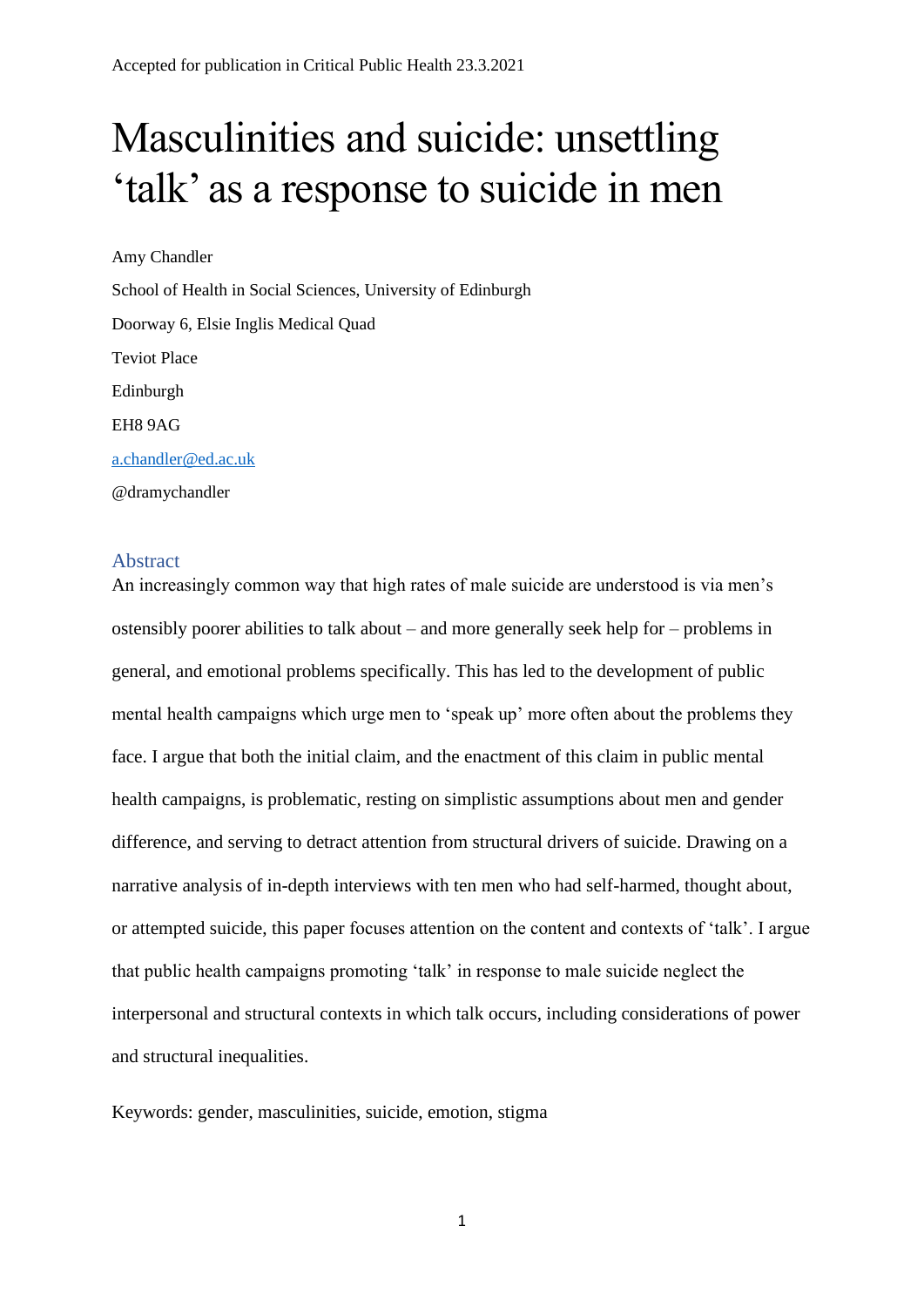#### **Introduction**

"… a lot of young men are just soldiering on regardless and swallowing their feelings and that comes with its own unique set of challenges, **as evidenced by the number of men in the UK who reach the stage where they take their own life.** We felt that if we could inspire men to open up and discuss their worries we could help to create a culture where it's OK for men to ask for the help they need" (Natasha Devon, UKbased mental health campaigner, quoted in Telegraph Men, 2015, emphasis added).

Men are more likely to kill themselves than women: in the UK, the US, Australia and other high-income countries, the gender ratio is similar, with around three times more men than women dying by suicide (Cleary, 2019; WHO, 2014). In recent years, public mental health campaigns in these countries have targeted men, and in doing so, draw connections between men's suicide, and gendered emotional and communication practices. The quote from Natasha Devon, above, ties men's enactment of suicide to gendered difficulties they may face communicating about problems or feelings. Ostensibly, such campaigns are encouraging – suggesting suicide is recognised as a social (rather than purely psychological, or psychiatric) issue, with gender framed as a social production, one that can be recognised and engaged with (Seidler et al., 2017; White et al., 2016). However, in this paper I argue that these approaches rest on problematic assumptions about men, and male/female difference, and that they minimise structural inequalities which contribute to suicide.

The suggestion that men *as a group* are less able to talk about their emotions or problems with others reflects a simplistic interpretation of the way in which gender shapes experiences of and responses to distress (Galasiński, 2004). Firstly, and perhaps most obviously, this approach can result in diversities among men being minimised, with *all men* being framed as facing similar challenges (Cleary, 2019). Scholarship addressing gender differences in helpseeking and communication about emotions indicates that there are significant diversities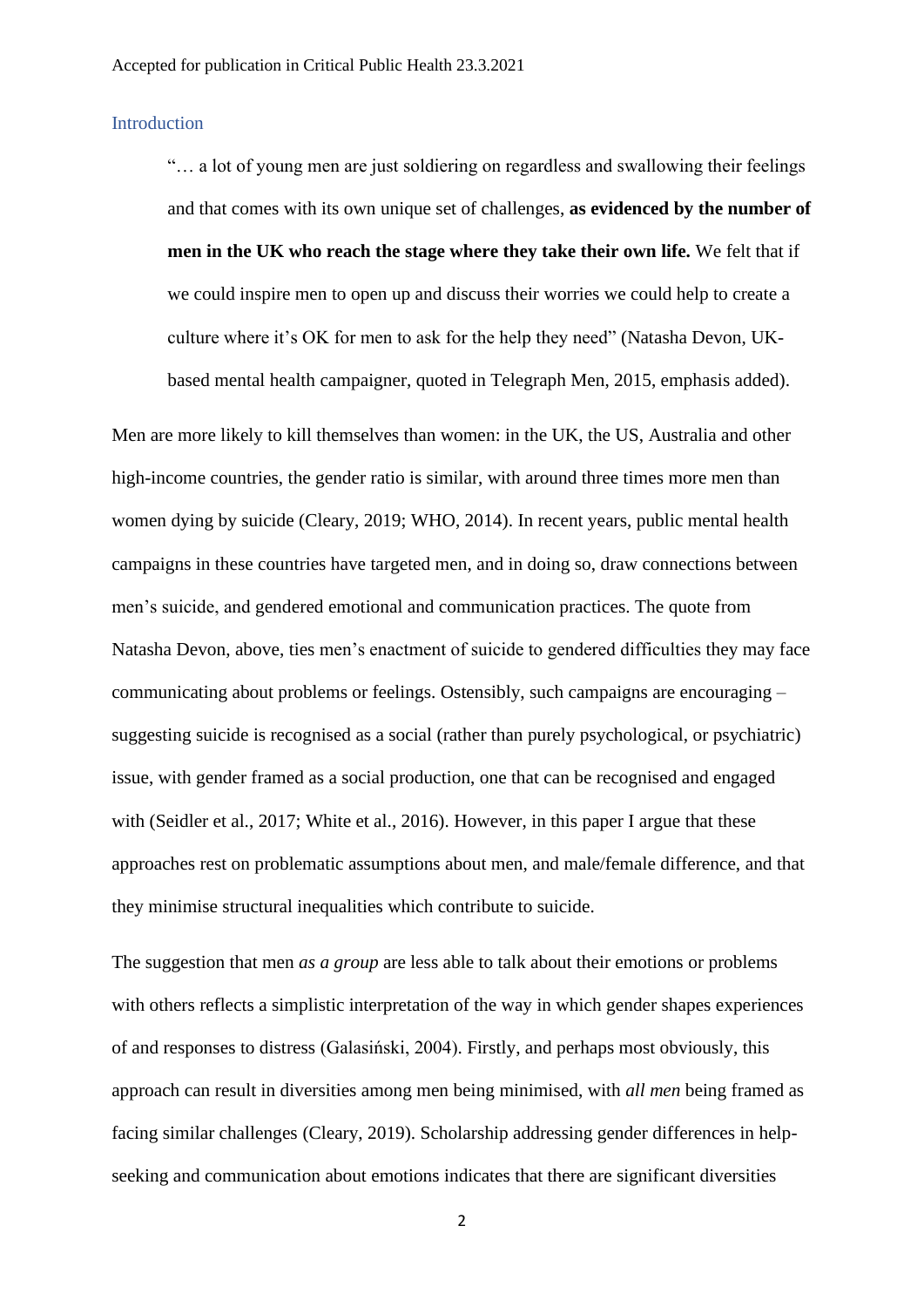among men in each regard (Cleary, 2019; Farrimond, 2012; Galasiński, 2004; McQueen, 2017; O'Brien et al., 2005, Seidler et al., 2017).

Focusing on apparent difficulties faced by men in communicating about their feelings also fails to attend to the *contexts* in which 'emotional talk' might occur, framing any expression of emotion as 'good'. Recent critical interventions by de Boise and Hearn (2017) urge caution in assuming that expressions of emotions by men are always positive, or even benign. Indeed, anger, rage, and jealousy are emotional, but can cause harm to others. De Boise and Hearn note that communicating about problems and emotions may in fact occur in ways which further entrench inequalities in relation to gender, race, class and dis/ability (see also River & Flood 2021 for further elaboration on this point).

In this paper I seek to unsettle commonly held assumptions about men, suicide and the centrality of 'talk' to public mental health campaigns designed to respond to men's suicide. I draw on an exploratory interview study with ten UK-based men who had self-harmed, attempted, or planned suicide. Drawing on a narrative-informed analysis, I show how these interview accounts both affirm and trouble the frequently alleged link between men's suicide, and practices of emotional communication. Before introducing the study, I discuss in more detail how men's emotions and communicative practices are drawn out in existing research.

#### Men and suicide

Explanations for the gap between male and female suicides are various, and many relate to the 'doing' of gender in culturally and socially proscribed ways (Canetto  $\&$  Sakinofsky, 1998; Cleary 2019; Jaworski, 2014; Payne et al., 2008). In some analyses this applies to immediate aspects of the practice, such as methods choice, with men more likely to use 'lethal' means (such as firearms and hanging). Scholars have related this to men's fear of 'failure' and to the association of non-fatal self-harm with women (and with failure) (Canetto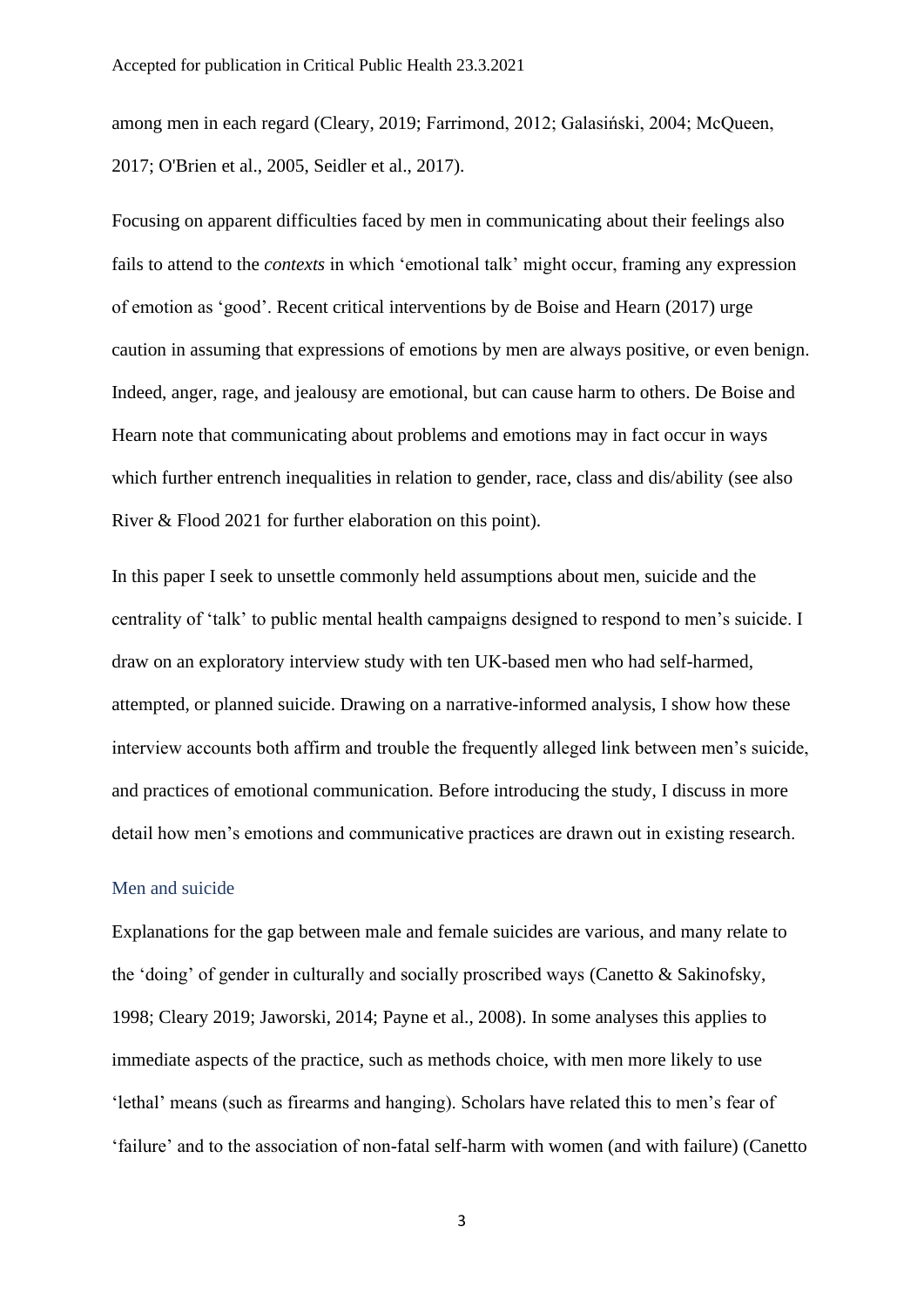& Sakinofsky, 1998; Oliffe et al., 2012). Thus, gender is said to infuse the practice of suicide/self-harm, and in doing so shapes the outcome (Jaworski, 2014).

A focus on communication styles addresses a more upstream perspective, suggesting that compared to women, men – guided by dominant masculine ideals – are more likely to prize being 'strong and silent' (Courtenay, 2000; Oliffe et al., 2017). This results in lower rates of help-seeking (Mallon et al., 2019; Seidler et al., 2017) and, more informally, a tendency to avoid talking about emotions, or acknowledging problems. (Cleary, 2012; Möller-Leimkühler, 2003; Oliffe et al., 2017; Payne et al., 2008). Such arguments rest on an understanding that problems will inevitably intensify, and if not given a proper outlet, emotions may 'build up' resulting in suicide (Brownhill et al., 2005; Oliffe et al. 2017). Recent qualitative studies with men shed some light on the nuanced and complex ways in which relational contexts, along with gendered expectations (of both men and those around them) may shape men's ability to feel connected to those around them (Oliffe et al. 2017; Apesoa-Varano et al. 2018). These studies highlight the quality and nature of relationships rather than 'talk' per se in contributing to or ameliorating men's isolation, distress and suicidality. Apesoa-Varano et al., for instance, found older men who described having greater struggles with suicidal thoughts tended to reference family relationships where they felt ignored and not given the respect that 'should' be accorded to men. In each case, shame, isolation and unfulfilling or even damaging relational contexts were associated with men's distress.

These recent studies provide insight into the nuanced ways in which men's emotional and social lives intersect with gendered cultural expectations of how men should be, shaping experiences with suicide. Implicitly, these studies trouble exhortations that men should 'speak up' about their problems (Who to? With what effects?). However, a focus on 'talk'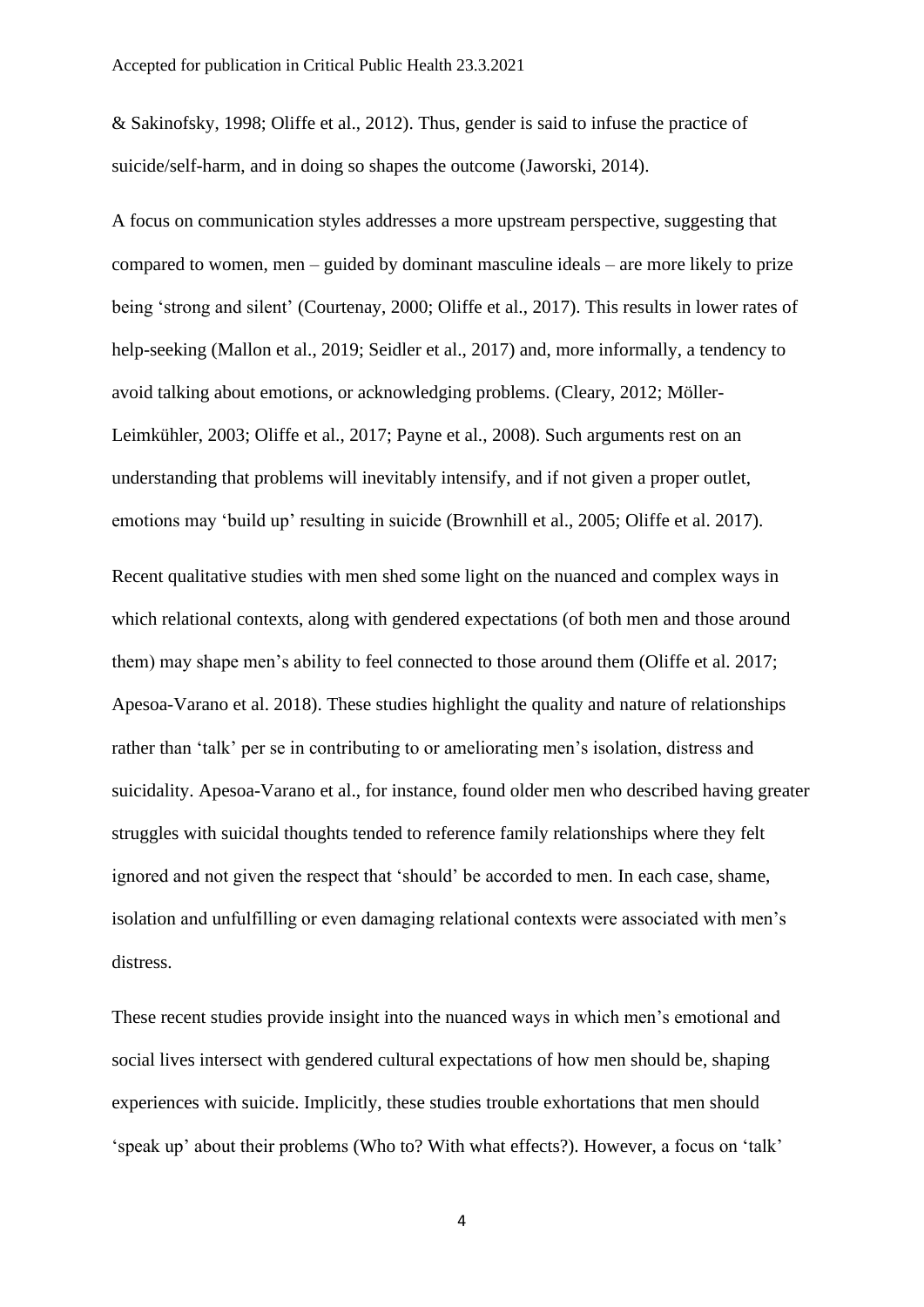has been subject to limited critical analysis. Building on these emergent insights this paper seeks to 'unsettle' the suggestion – embedded in many public mental health campaigns – that if men only talked more, they would die by suicide less. As I discuss below, while men in my study did affirm the difficulty and importance of 'talking', a critical analysis of their accounts points also to the importance of the unsettling content of what men might say, and the challenges that contexts – interpersonal and structural – pose to 'talk' as a focus of suicide prevention for men.

#### **Methods**

This study set out to explore how narratives of alcohol use, mental health experiences, selfharm and suicide were articulated by men with diverse experiences with these practices (see Chandler and Nugent 2016). Both previous self-harm and alcohol-use are highlighted as a risk factors for suicide (Cleary, 2012; Möller-Leimkühler, 2003). However, there had been limited qualitative exploration of the *meanings* that alcohol use, mental health and self-harm have for men who are at high risk of suicide nor the complex ways in which these practices may intertwine. The study was assessed and approved by the University of Edinburgh CPHS Ethics Review Committee (2015).

Participants were recruited via a community-based mental health organisation in Scotland, UK. The inclusion criteria were that men be aged between 35-54 ('mid-life'), with experience of self-harm or suicidal thoughts. Self-harm was deliberately defined broadly, to include selfpoisoning, self-injuries, or acts framed as 'attempted suicide'. I worked with the recruiting organisation to ensure participants had a range of experiences with alcohol. Recruitment was straightforward, with the target of ten interviews reached within six months during 2015.

Nine of the men who took part were aged between 35 and 54; one man was aged 61 but was included as he was keen to take part and fulfilled all other inclusion criteria. Participants were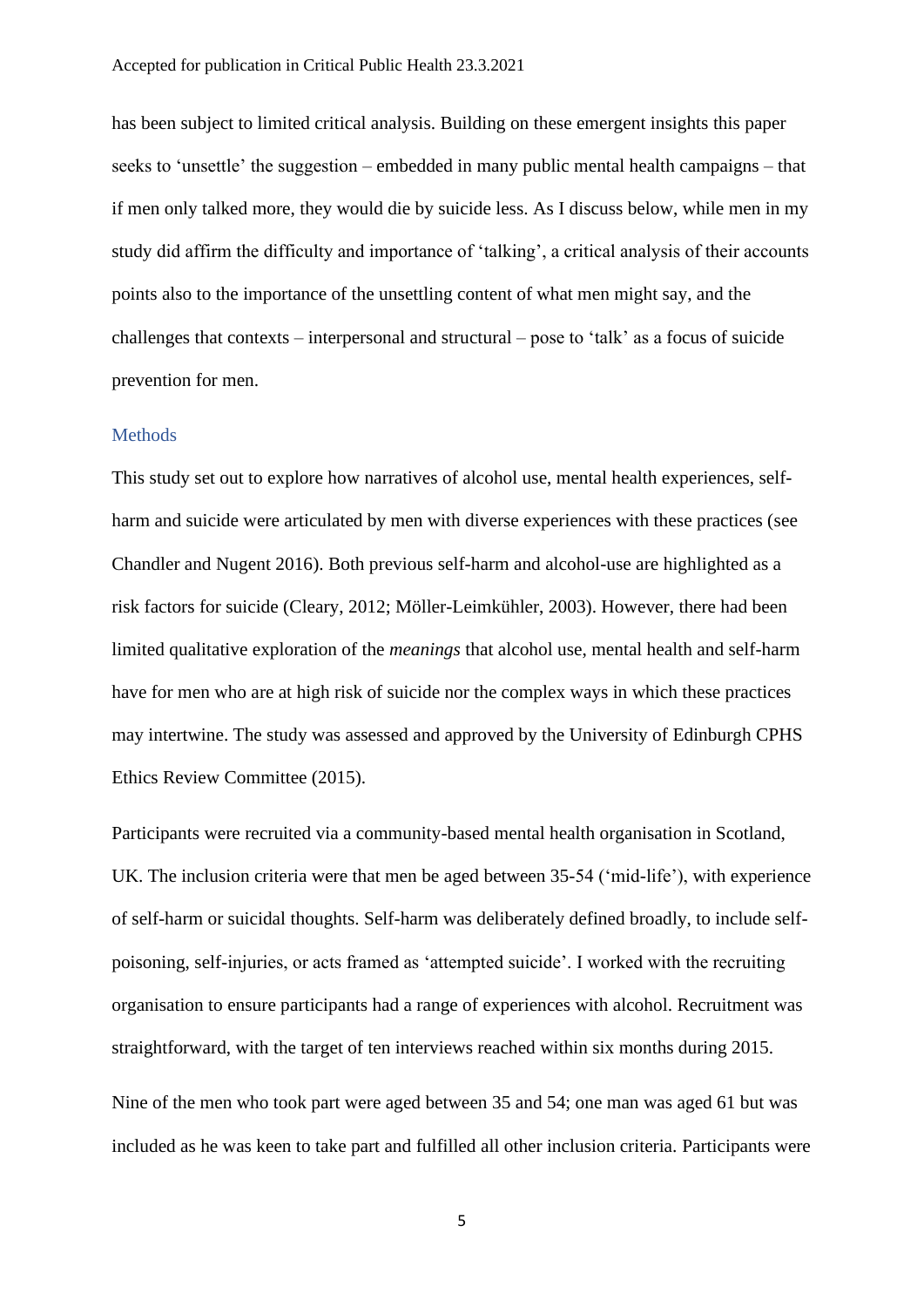white, all but two were unemployed, and all described some degree of socioeconomic difficulty. All but one participant presented as heterosexual, and all were cis-gendered. Participants were supported by the recruiting organisation, though the nature of this support varied from one-to-one counselling, to attending social events or projects designed to promote social inclusion and belonging. As such, the sample is clearly biased towards men who are involved with services – they had, in some way or another 'sought' or 'received' help for mental health or alcohol use problems. Nonetheless, the interviews provided rich, detailed accounts of different ways in which a group of men who have self-harmed might make sense of mental health experiences, emotional communication, and gender identity.

The interviews took the form of 'life-story' interviews. These were deliberately unstructured, men were asked to talk about what they wanted to, start where they wanted to. They were given the opportunity to use a 'lifegrid' to do this, and some chose to do so. Others were clearer that they had stories they could tell without the need to use the grid. Participants were aware of the focus of the research and most tailored their accounts towards alcohol use, or mental health experiences. On reflection, some participants would have appreciated a more structured approach, with at least some set questions. Most interviews progressed easily, with good rapport developed. Interviews were held in private rooms in community centres, places where men felt comfortable and were used to engaging in 'talk' about their experiences. Interview rapport was likely helped by my taking an informal and non-judgemental approach. Some indicated they had expected a researcher to appear wearing a suit and were relieved to find me more approachable.

Analysis drew on narrative and thematic approaches (Riessman, 2008). The interviews were digitally recorded and transcribed verbatim by a professional transcription service, checked and pseudonymised. Transcripts were read multiple times by myself and a research assistant (Chandler and Nugent 2016). This process generated a number of themes, some of which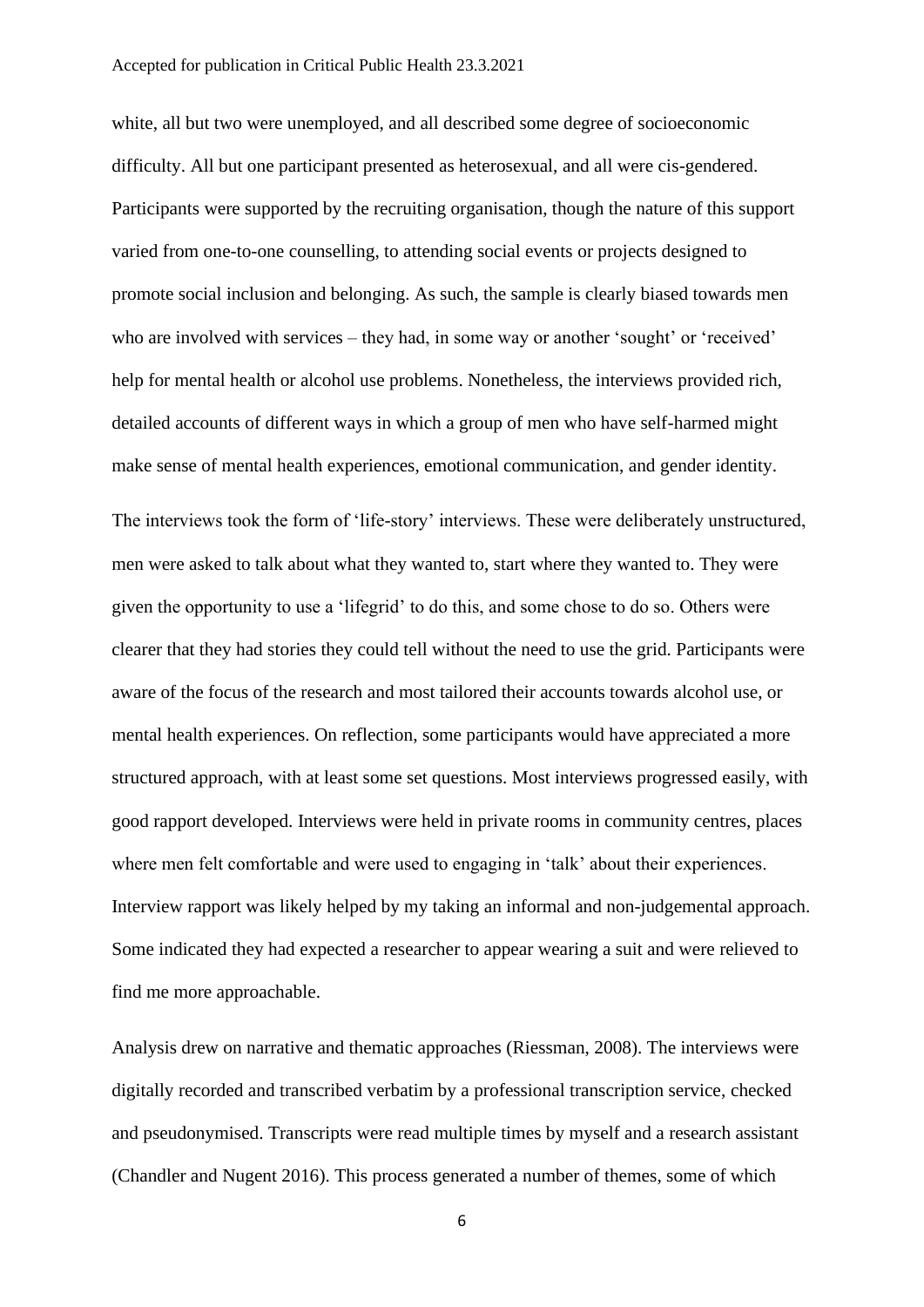were subject to further analysis. Coding, generation and refinement of themes was an iterative process, working between themes, existing research and relevant social theory (Tavory & Timmermans, 2014). The analysis presented in this paper addresses men's accounts of communication about mental health experiences in general, and suicide/self-harm in particular. Throughout the analysis I take a clear position in relation to the status of these accounts as situated, partial, interactive performances – co-created with me in an interview setting (Holstein & Gubrium, 1995).

#### Findings

#### Maintaining silence

The idea that men as a group find it hard to talk about problems or emotions was routinely raised by interviewees. Participant's narratives ranged from personal accounts describing in detail how they had remained 'silent' for many years about mental health struggles, to more general claims about men.

Tom spoke at length of deep cultural imperatives among men to be 'strong' and not share emotions or feelings with others:

And like I say, for men, we don't talk about that kind of stuff. We'll say aye, we love you and all that kind of thing, but nothing else. You don't talk about your feelings and emotions and all that kind of thing. That's for women, isn't it? Man up, grow a set of balls and all that kind of thing. So you bottle it up and bottle it up and then it's obviously going to have a detrimental effect to your health, isn't it? (Tom)

Tom's account drew on widely-circulating phrases which produce and reaffirm a gender difference between men and women – with women associated clearly with 'talking about feelings and emotions' – to be a man, 'you' need to avoid such talk, 'bottle it up' (keep feelings and emotions inside). Tom is clear that such an approach is ultimately detrimental to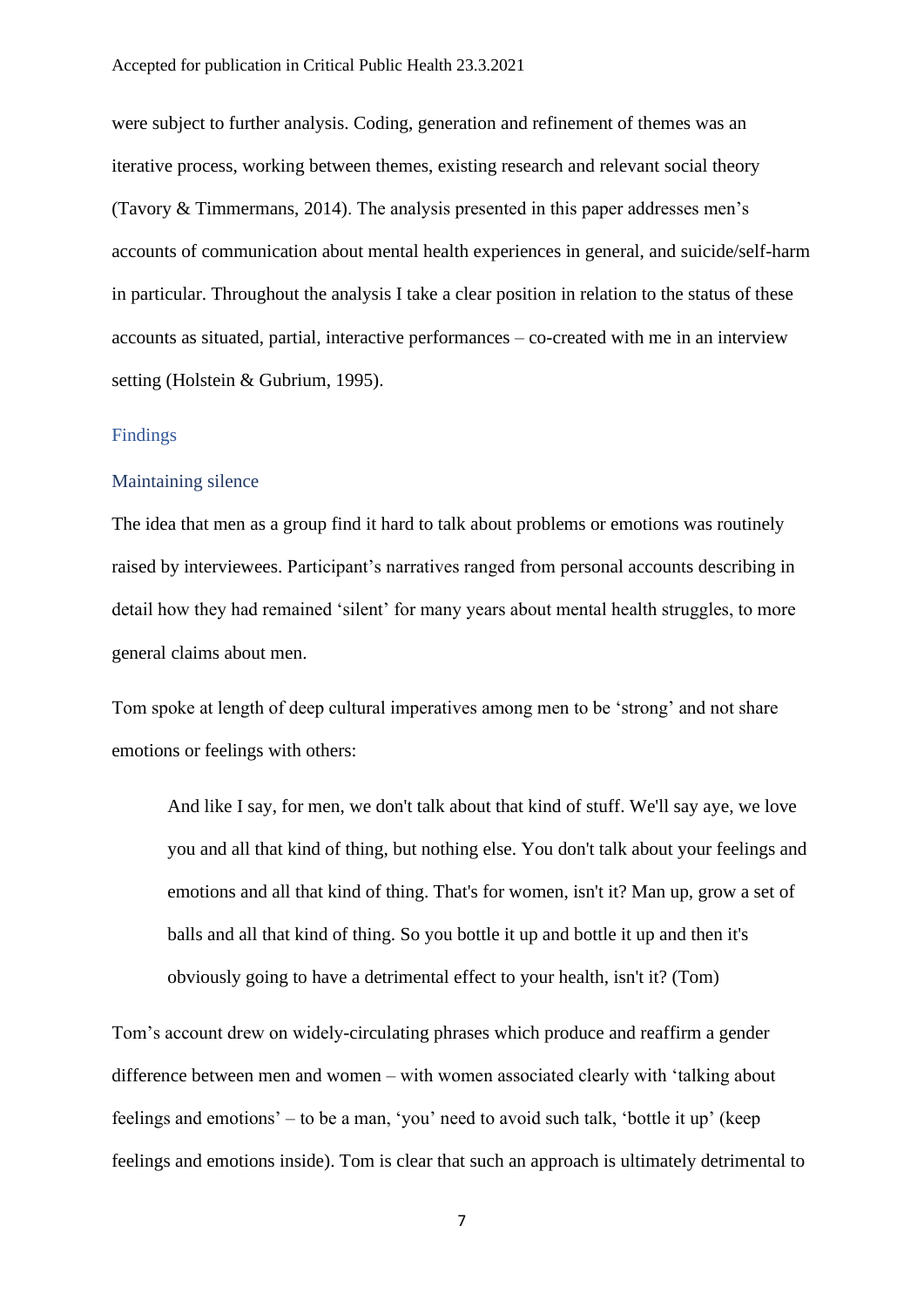men's health – framing this as 'obvious' in a way which clearly enrols the interviewer in a shared understanding of both what men 'are like' and that this is a situation which is ultimately unhelpful.

A common narrative across most interviews was a story of many years of 'suffering in silence' – experiencing distress, depression, anxiety, and/or suicidal thoughts, but keeping these feelings private, telling no-one. This finding resonates strongly with existing research (Cleary, 2012; Oliffe et al., 2017), and the conclusion of some of the interviewees mirrored findings in research that this silence can be attributed to masculine expectations about emotional reticence.

I think for a guy to admit there's something wrong, although it's not, I think they find it as an admission of weaknesses. Guys aren't meant to be like that, they're supposed to be tough and strong. If half the guys would just learn to speak about it and speak up, I think the problem wouldn't be as bad as it is, if it's caught early enough. (Stevie)

Stevie's account of his own trajectory towards 'help-seeking' emphasised the many years he spent 'self-medicating' and managing poor mental health alone, with alcohol, before reaching a point of significant distress and presenting at services who – he wryly noted – turned him away because he was drunk.

#### Benefitting from talk

Niall, following a common narrative arc, spoke of staying silent about struggles with depression, anxiety and alcohol use over many years. Niall's account emphasised that despite attending a range of services (often in moments of crisis), he had always struggled to 'talk' in these spaces. Only recently did he indicate he had begun to be able to 'talk' effectively about his problems.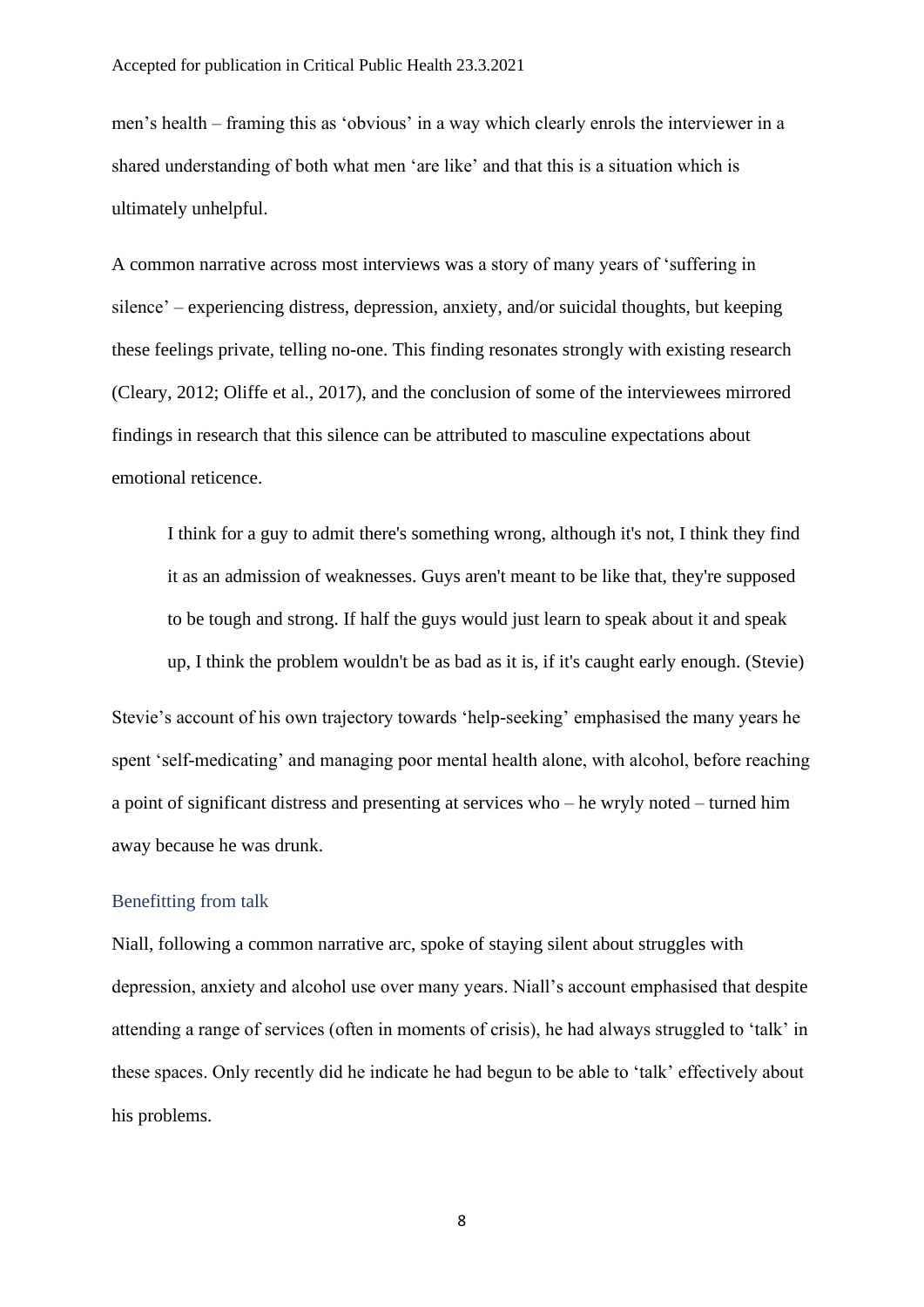I've actually been going to the guy for four years and I've just started to talk about the really bad things for six months. That's the only way you can do it. […] And you can…he's good. He's a good listener. He's got a good pair of ears. But he tells me things what to do and how to change your mind about how to do things. And it works. It works. (Niall)

Niall's account emphasised the important role of 'talking' in supporting his current ability to live with depression, anxiety, and 'alcoholism'. However, Niall's overall narrative arc indicated that his ability to benefit from such 'talk' was only possible due to some fairly atypical circumstances. A previous job in the armed services, along with involvement in the criminal justice system, had combined to facilitate access to long-term psychological therapy that would have otherwise been extremely difficult to access both in terms of finances, but also in terms of Niall's own comfort with 'talking'. His account suggested that only after 3.5 years did the 'talk' happening in his weekly therapy begin to attend to the 'really bad things'. As such, Niall's account highlights the importance of understanding 'talk' with reference to the *content* of talk and the *contexts* in which it occurs; each of which are shaped by gender, as well as other significant social factors – in this case employment history and socioeconomic class.

Other participants also affirmed the importance of talk in supporting their mental health. Several participants were recruited through a project which offered a men-only space for men experiencing distress, along with the input of a dedicated support worker. This was spoken of highly by participants.

[worker] just creates a safe place to be, with a group of men. And you realise that, you know, where you can be yourself. (Martin)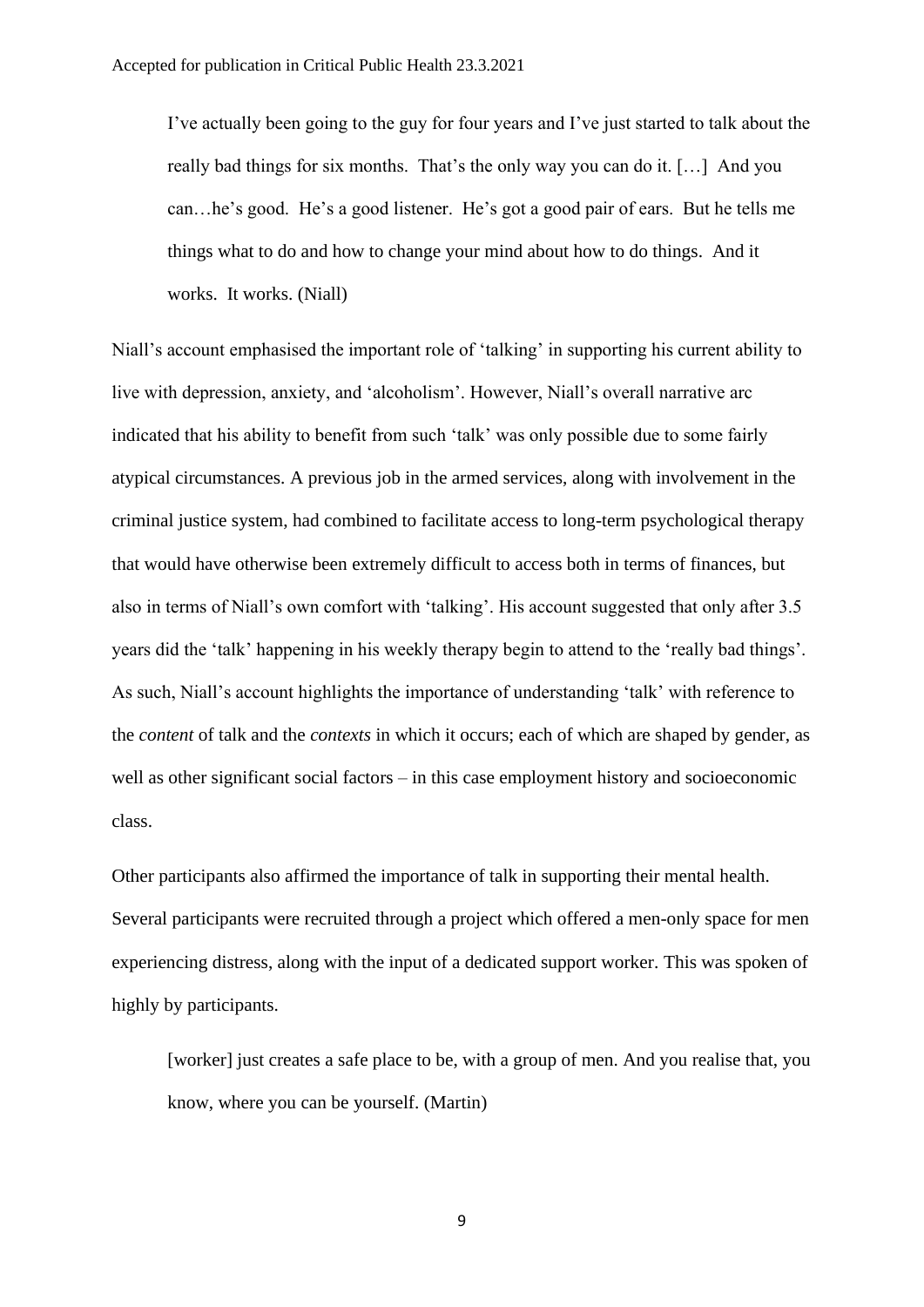Although sharing stories and talking were identified by some as important, the value of the space and 'being alongside' others was also noted, as well as the ability of a particular worker to create a 'safe place to be'. These accounts resonate with calls in some existing literature and men's health campaigns for the creation of more 'male friendly' spaces in which to deliver mental health support. However, as Seidler et al., (2017) note, such approaches can reinforce a view of all men as similar, conversely implying that general mental health services are more accessible to 'all women'.

#### Benefitting from silence

There were further indications in men's accounts of why and how such silence might be maintained. For instance, the content of men's potential 'talk' may shape what they are able to say. Both Stevie and Tom spoke eloquently of the 'need' for men to 'speak up' more often, or earlier, about their problems in order to stave off future mental health crises (including suicide). However, both also spoke of *ongoing* silences about 'unsayable' experiences, in each case relating to previous problematic substance use and the effects this had on family relationships.

Because he [father] really didn't talk about these things, you try and spend half your time trying to forget. I think it's probably because you realise how much of an arse you've been. (Stevie)

Thus Stevie, many years after stopping drinking, still spoke of the desire to forget, to not talk with family about how he had been when using alcohol. This silence was said to be maintained within family relationships and supported by Stevie's implied feelings of shame about how he had behaved when drinking. Similarly, Tom recounted ongoing challenges of 'remembering' things he had done when using substances and experiencing suicidal crises.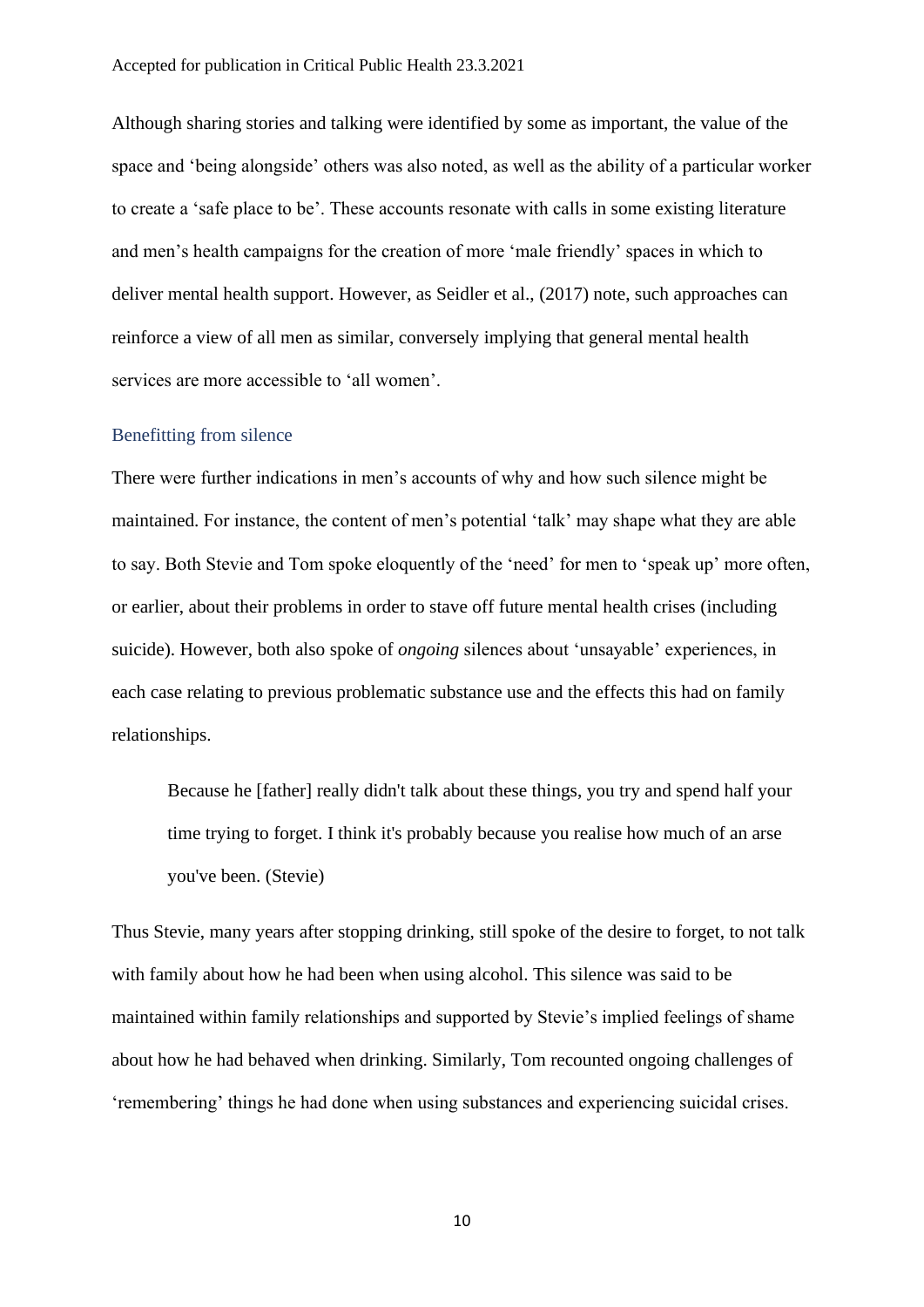… even just today talking about seeing myself in that [situation of suicide plan]. I've never thought about that for a long time and I've never shared it with anyone. This is the first time I've spoken about it. It's weird just to think where I was to where I am now, it's just ridiculous the difference. I mean it's weird because even speaking to people and telling them some of this, and them seeing me the way I am today, you're telling me stories about someone else. But no, that all happened. And probably more, I can't remember all of it. (Tom)

Despite emphasising the importance of 'talk' and the need to speak up more often, and in each case presenting a self in the interview who was able to engage in such talk; both Stevie and Tom indicated ongoing silences: some things were still difficult to speak about, especially to certain people and, it appeared, especially to close family members.

Such partial, situated silence is also reflected in Mike's account. Mike recounted a long history of depression, anxiety and ongoing thoughts of suicide. He was articulate and effusive in discussing his feelings in the interview. Yet his account also framed some of the content of this talk – especially suicide – as unsayable in most other contexts outside of our interview.

So there is a silence in the…it's embarrassing …to talk about things that's…killing yourself and things like that. You're seen as…I can imagine…because, see, that's what people say to me. ... they say, "you think too much". You think that people will think that you're some kind of like pathetic sap. (Mike)

Mike's account speaks to the ongoing stigmatisation of suicide. In his interview he recounted occasions where family members discussed 'others' who had died by suicide in disparaging and negative ways – "it was selfish and bad and rotten and thoughtless and all that stuff", tying this directly to his own feelings of shame about his experiences with suicide.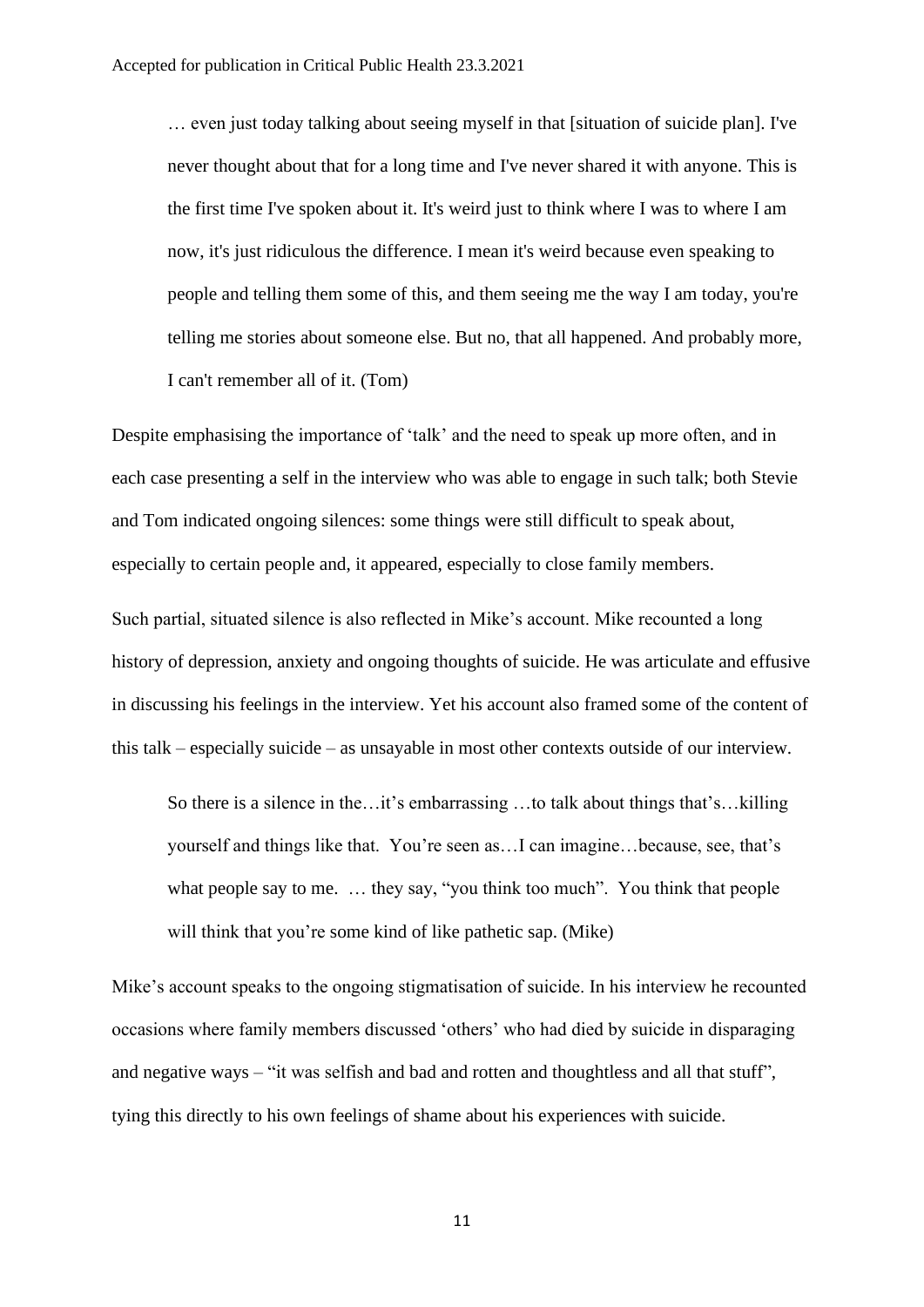However, it is important to consider the uses and products of stigma, to think critically about what stigma *does* (Tyler & Slater, 2018). Maintaining silence about suicidal thoughts may act to both navigate stigmatising attitudes which associate suicide with negative attributes *and in doing so* maintain gendered privileges which associate men with strength, stoicism and silent resilience. Men are faced with a doubly powerful disincentive to avoid 'talk' about some feelings and thoughts, and this is irrevocably tied up with men's (relative) privileges, as well as the oppressive movements of stigma.

That men who engage in interviews about mental health and/or suicide are able to talk at length about these experiences, including reflecting on their emotions or feelings, has been identified by numerous other scholars (Cleary, 2012; Galasiński, 2004; Oliffe et al., 2017; River & Flood, 2021). Less often noted is what this might mean for mental health stigma, talk and the maintenance of hierarchies of power. Several participants demonstrated a clear ability to talk, and a willingness to do so in some contexts, but spoke of maintaining silence or privacy about some problems or feelings from intimate partners.

… the one thing I have spoken to her about is to say […] don't ask me any questions about [particular problems] […] But I always showed an honesty, so I've told her not to .. if I'm away up to my room, don't come up to my room to see if I'm alright. […] I just want to go away and have some peace and be on my own (Mike)

In the intimate space of the family home, Mike's account indicated the construction of careful boundaries between himself and his wife, and a considered silence about many of the problems that were affecting him. His account suggested a high degree of control over the situation, with a focus on maintaining a distance between himself and his wife when it came to his problems.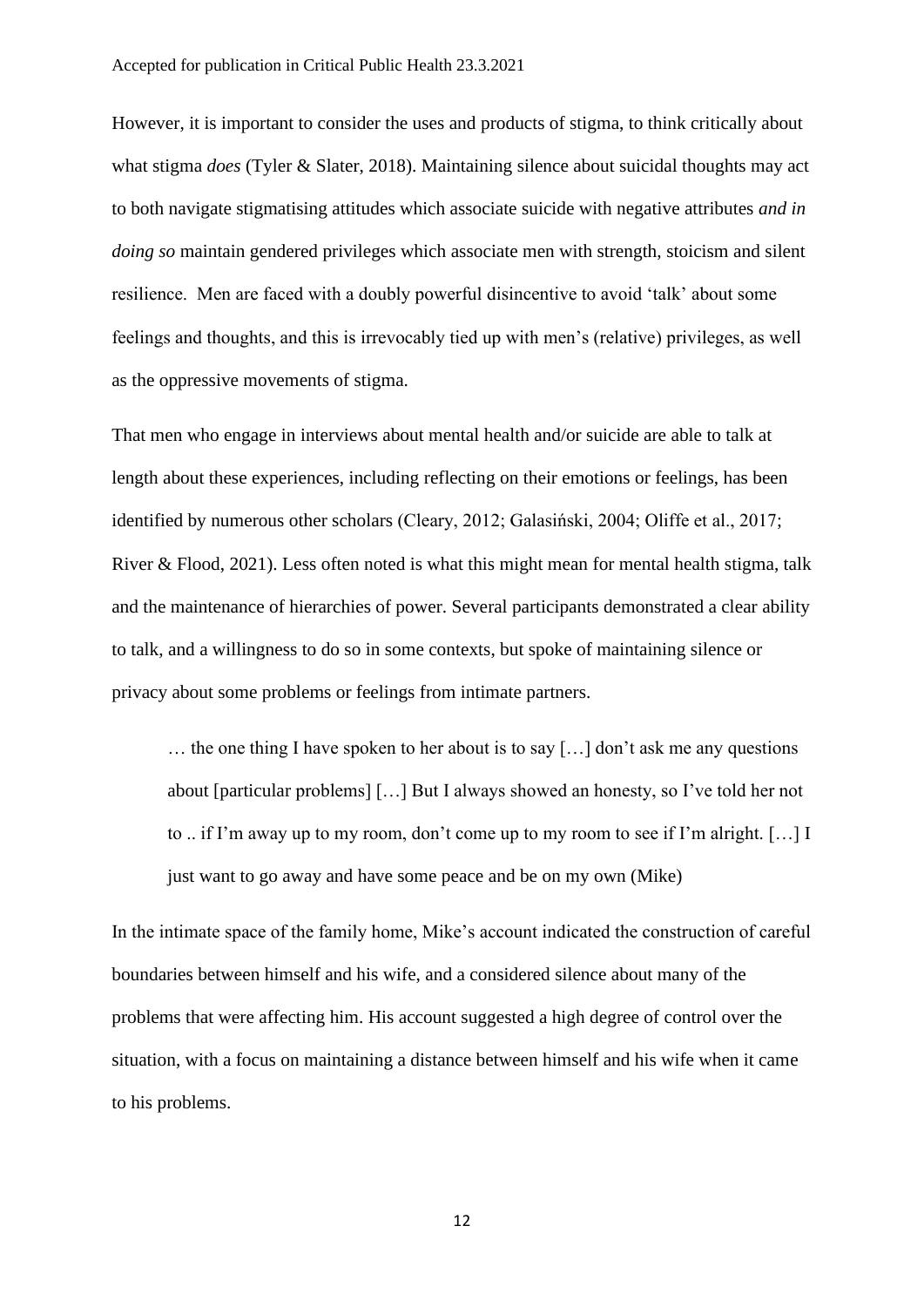#### Contexts of talk

Considering the contexts in which men might talk reflects a crucial modifier to the assumption that men find it hard to talk. As I have shown so far, men did talk at length and with relative ease, about their feelings, emotions and problems in the interview setting. However, it was evident that they did not always find engaging in such talk either easy, or desirable.

Participants spoke of significant challenges in finding appropriate spaces in which to talk or communicate about their problems or feelings. Like others Lewis' account incorporated a long period where he reported staying silent about his feelings despite experiencing several traumatic events. However, Lewis spoke to a recently recognised strong desire to talk about past experiences, and how he felt about them, as a to deal with distress and suicidality – in many ways following the call of public health campaigns to 'reach out' and 'talk more'. However, his attempts to have this desire recognised by statutory mental health services was described as fraught, to say the least.

And this is what they don't understand either, you know. Like, when I went to the mental health lot, the Crisis team came and spoke to me – "what's triggered it this week, Lewis?", sort of thing. I says, "I have to go back" – "no, we just want to know what happened last week, to make you get into this". I says, "it's the past that's making me feel like this, nothing from last week". And they actually walked out on me, because I said, "it's nothing's triggered this, it's just the way I'm feeling" – "stop dwelling on the past". I says, "I'm not dwelling on the past, the past is still here. And it's affected my future". (Lewis)

Reflecting a similarly difficult relationship with statutory mental health services, Brad indicated that he rejected further involvement with psychologists. Unlike Lewis, Brad framed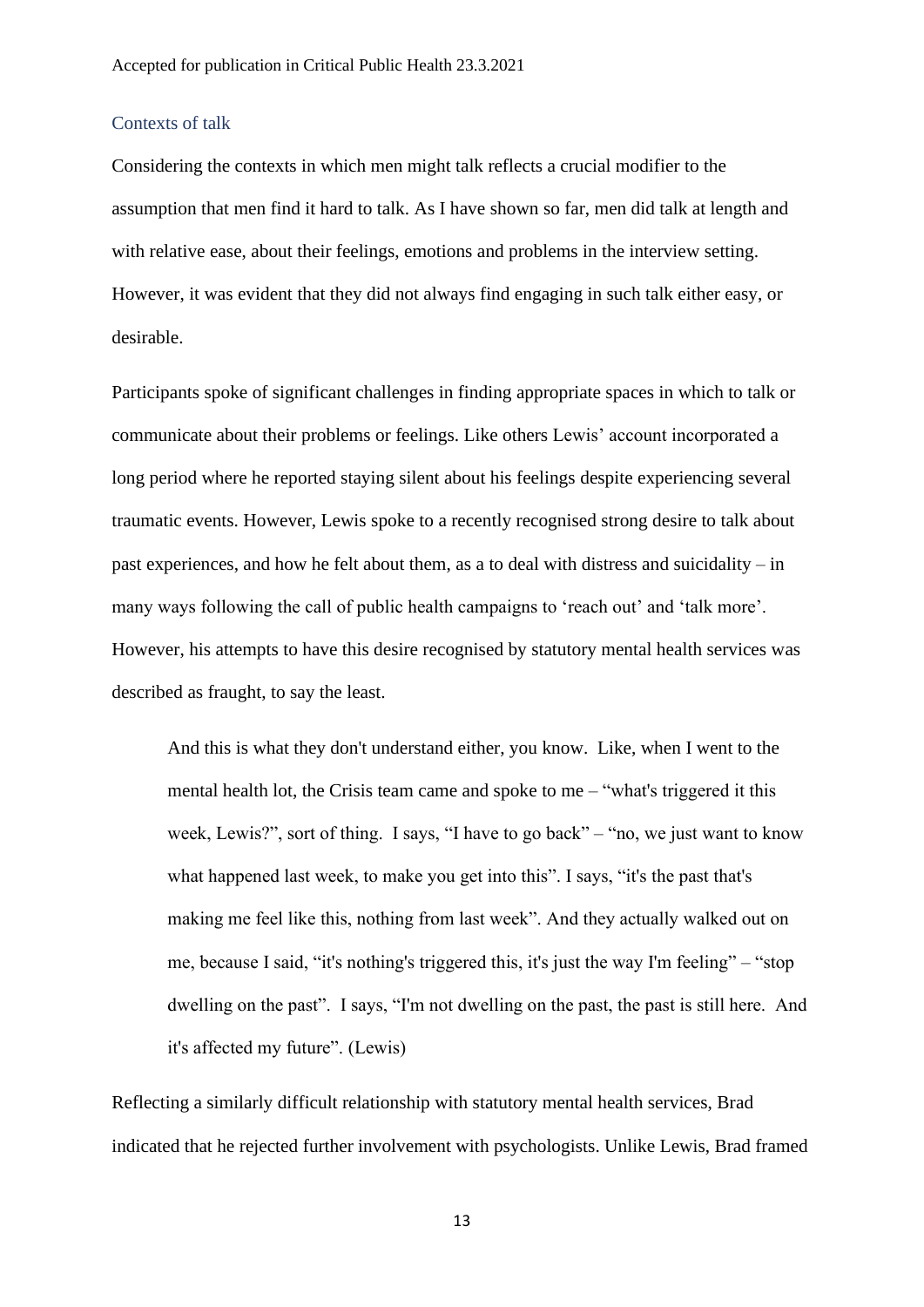this in terms of a rejection of the need or use of 'talking'. However, there were hints in his account that part of the reason Brad felt talking was unhelpful related to the people who were being offered to him to talk with, specifically psychologists and psychiatrists:

No, I didn't get on with her [psychologist] at all. I didn't find it productive. I still really don't find it productive, talking about all my shit in my life […] I don't see how it's gonna help me now. I've got issues, I know that I've got issues, with my mother, my father, you name it, right. But they're not people that are exactly gonna speak to me about it, you know, and deal with it, all about the issues that I've got with them, and that. I know they're not gonna converse with me, or any of that, so I just accept it, and get on with it (Brad)

These accounts further affirm the importance of contexts and unequal social relationships in shaping the spaces within which men may find it hard to talk.

As shown above, several participants produced well-practiced narratives about the importance of talk to improving mental health, and avoiding suicide, framing men as a group as particularly afflicted by cultural imperatives to silence and emotional reticence. Several emphasised how vital men-only services had been in supporting their own recovery. However, while participants' accounts affirmed this idea, it is important to maintain a critical perspective, and to consider the effects of creating such spaces, and framing them as essential to facilitating men's talk. As we saw in Mike's account, this may have the effect of reaffirming a notion that some topics can only be discussed with other men, and can be withheld from family members and intimate partners.

Further, despite these spaces being valued, there were indications that some topics remained off-limits, unsayable.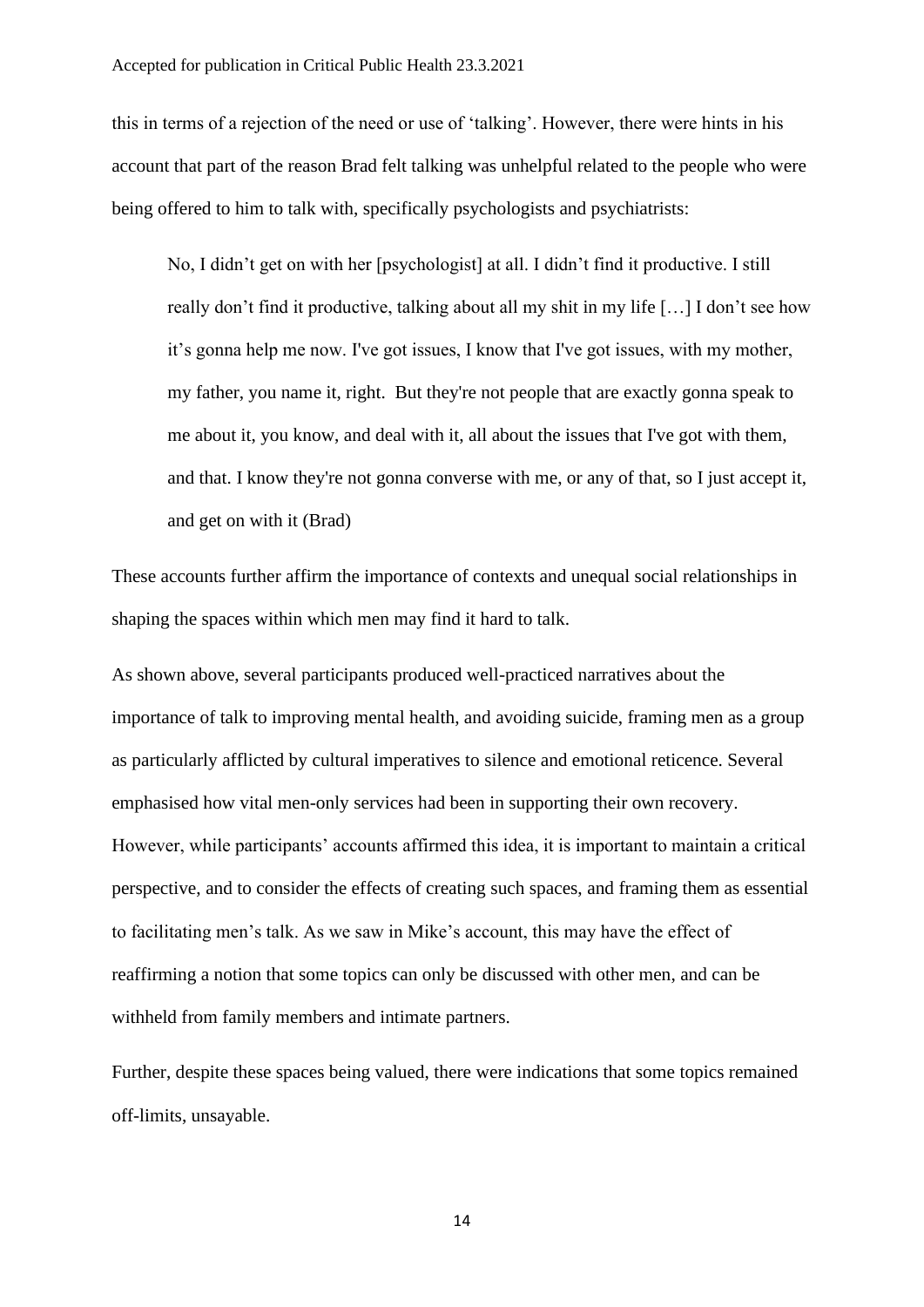I started to come here and this helped, because you would come in and all the men would get together and you talk about things. Things to help each other while we're…know what I mean. Men talk about things to help their…help, but you never talk about alcohol in here, 'cause everybody had their…all their own wee problems. You never asked anybody. And you…they never asked you. (Niall)

Similarly, Stevie emphasised that stories did not *have* to be shared, and thus even within a 'sharing space' men were able to maintain silence about some issues, if they chose. As such the content of talk about mental health, suicide and other problems that men faced may still be curated to maintain silence about particularly shaming issues: suicide attempts, acts of betrayal against family members, or alcohol use.

These findings raise questions about the imperative to talk more, more often, and sooner that was identified by men in their accounts as important, and which is reified in numerous public mental health campaigns. Is it 'talk' that is important here, or is it – equally – the social bonds that might a) make such talk possible; and b) in themselves offer some amelioration to feelings of suicidality, shame, anxiety or distress (Franklin et al., 2018)?

Discussion: Entrenched structural problems with reifying 'talk' as a response to suicide among men

Across the data it was clear that some things were framed as more 'unsayable' than others. These more unsayable topics might be related to stronger feelings of shame – accusations of sexual assault, theft from family members, attempted ('failed') suicide, ongoing thoughts of death. The shameful nature of such content was not fixed, and given these subjects were articulated in a research interview, were clearly sayable in some contexts. However, participants demonstrated flexibility in when and where they might choose to make visible more shameful aspects of their experiences. Drawing on de Boise and Hearn (2017), I want to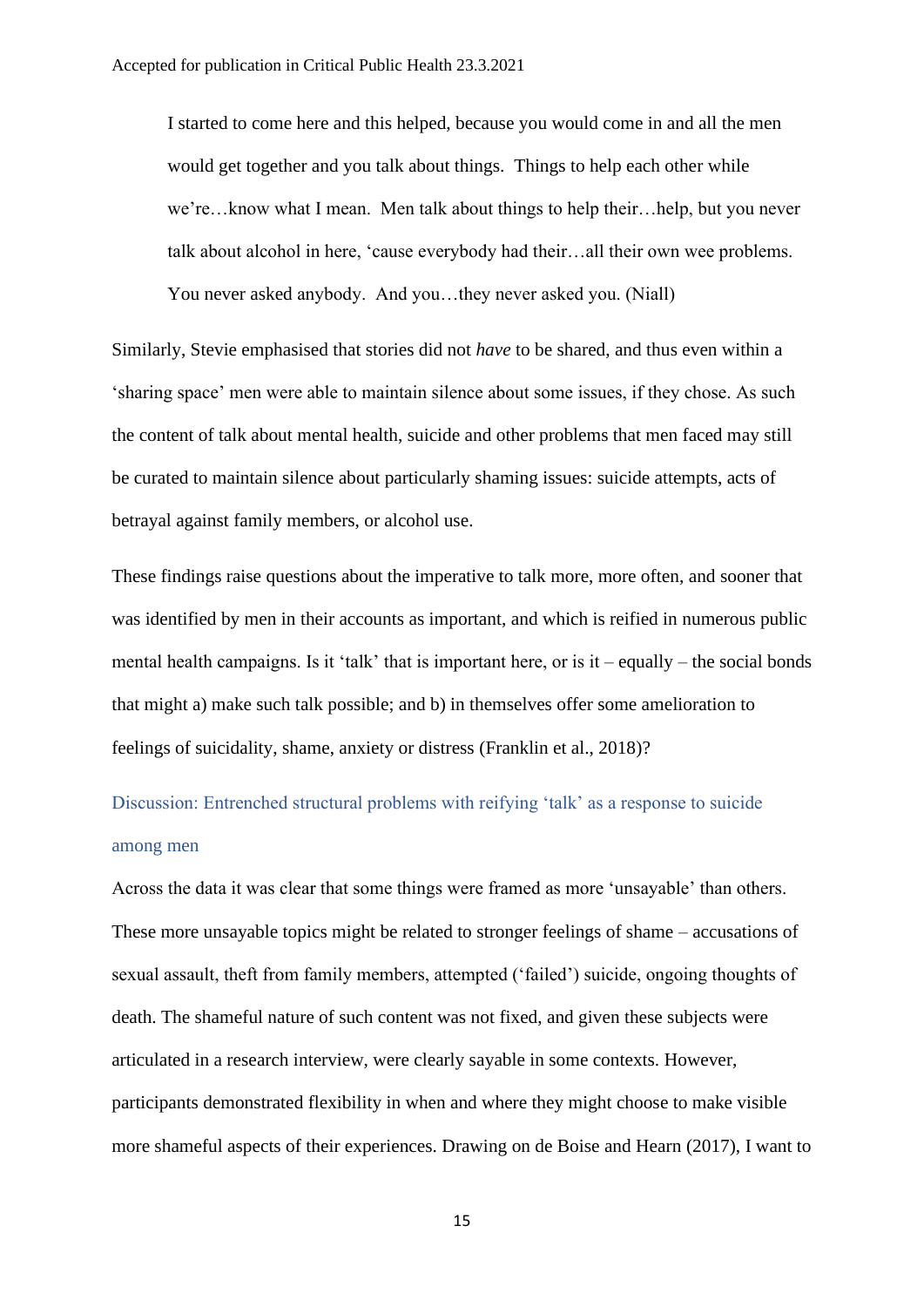suggest that men's ongoing negotiation of silence in some spaces, with some people, can be understood in terms of maintaining gendered power relations. As such, shame can be seen as productive (Ahmed, 2014; Munt, 2007; Probyn, 2005) – permitting and encouraging silence, which can maintain power, enabling men to continue presenting – to some people and in some contexts – as 'strong and silent'.

This notion is addressed in part by public mental health campaigns which seek to reframe 'talking' or help-seeking for mental health problems as courageous (Oliffe et al., 2012). However, I would argue that there remain powerful and unacknowledged disincentives for men in disclosing their struggles: in some contexts some men may indeed lose status, privilege or power by admitting 'weakness' or shameful aspects of their experiences. Further, in framing men as uniquely challenged in their ability to 'talk' when experiencing mental health difficulties, women are constructed as unaffected by such struggles. Perversely, this may mean that women's articulations of distress are more readily dismissed, while men – when they do seek help – may be taken more seriously, understood to have 'suffered in silence' for far longer (Jaworski 2014).

'Talking' about mental health, emotion, and suicide may occur in ways which maintain inequalities in gender relations. Targeting men's mental health with talk of 'strength' and 'courage' may itself further entrench an association between masculinity, strength and power (Chandler, 2019). For some men talking was not a problem and could be used in ways which sought to enact control in interpersonal relationships. For other men, talking in some contexts was possible, but silence could be retained within interpersonal relationships as a way of enacting control and (masculine, rational) authority.

Public mental health campaigns which encourage men to 'talk' fail to engage with the power dynamics of the contexts in which they might talk – whether within intimate partner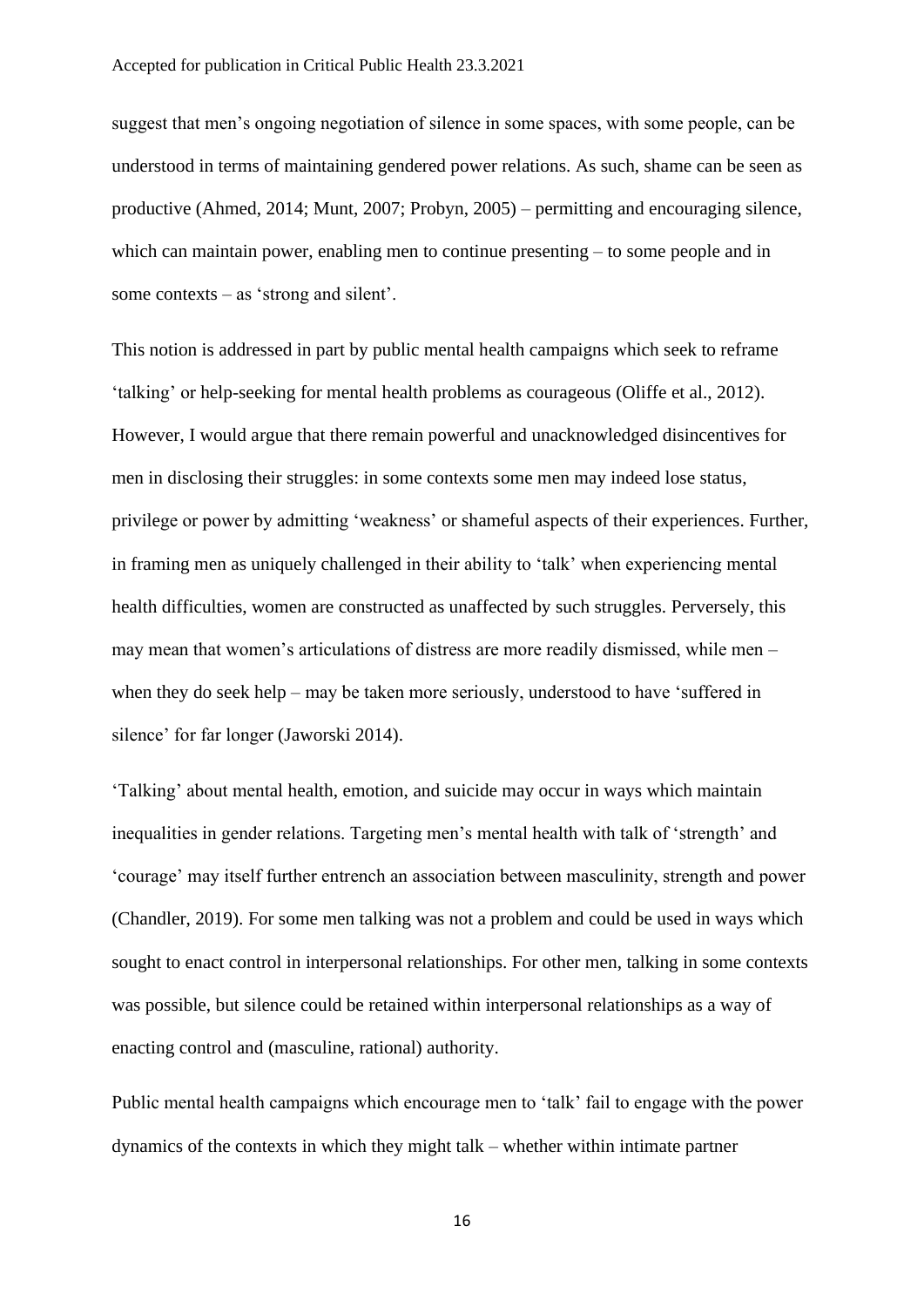relationships (where women may be relied upon to provide emotional support, and when it is withheld women are framed as 'cold' and 'uncaring') (McQueen, 2017) or in service settings, where the power differences between practitioners and patients may affect the ease or comfort men might feel in making themselves more vulnerable. Men (or indeed any person) who have been involved with a punitive benefits system, criminal justice system, or coercive psychiatric treatment may be unconvinced that a practitioner can 'really hear' or indeed care, about what they have to say.

Finally, talking about problems or emotions does not change the structural, economic, or political conditions which may shape men's distress. Most participants in this study were out of work and receiving benefits. Lack of work, or inability to work, and the shaming of benefits claimants in 21<sup>st</sup> century austerity Britain shapes and produces distress (Mills, 2018; Scambler, 2018; Tyler & Slater, 2018). Talking and having some social support may help individuals to feel better, but as noted knowingly by several participants, it does not significantly change their housing situation, money worries, or employment status; and it does not generate valuable jobs that can be undertaken by men who have worked in manual labour all their lives but are now physically disabled. As Tyler and Slater (2018) argue, campaigns which focus on 'talking' or 'tackling stigma' in response to mental health are deeply entangled with the interests of neoliberal capitalism, in diverting attention from the social and economic conditions which produce and maintain distress.

#### Conclusion and Implications

In this paper I have sought to unsettle assumptions which underpin recent attempts to reduce suicide among men by encouraging 'talk', and to consider some of the effects of such a focus. I have shown that while participant's accounts reproduced existing narratives associating men's inability to talk with ideals of 'traditional' masculinity, these claims need to be approached critically. Men's accounts of their emotional life should be considered in light of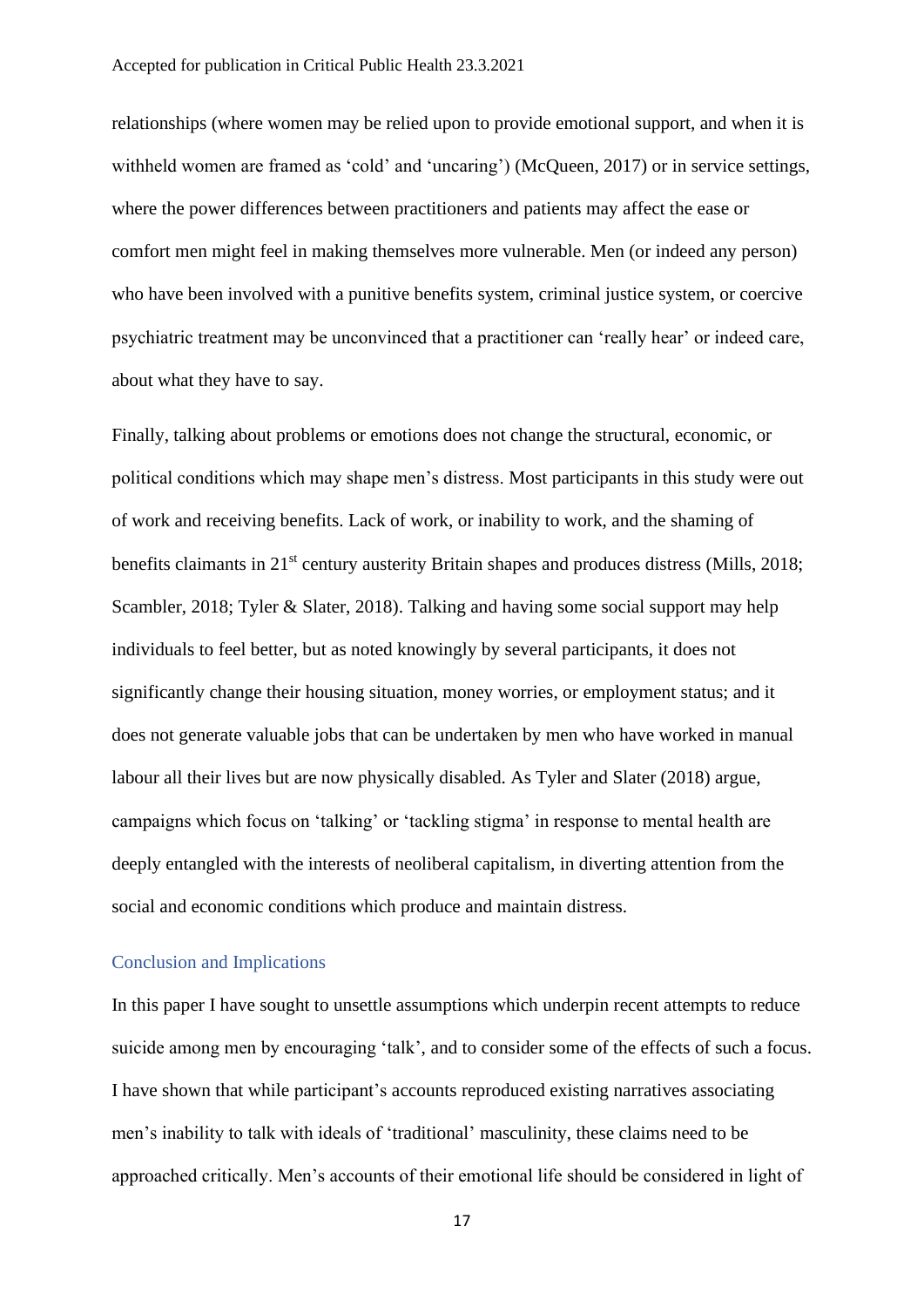the potential *content* of talk, as well as the *contexts* in which such accounts are produced: both interpersonal or relational contexts and in terms of broader socio-cultural contexts. These shape men's narratives in important ways, and a consideration of each gives cause to question exhortations to men to 'reach out' and 'open up'.

Neglecting the importance of the sometimes-shameful content of men's talk has given rise to social-media campaigns featuring celebrities sharing their troubles, seeking to normalise 'talking' about problems. The problems such celebrities share contrast starkly with the *unsettling* problems participants in this study articulated. Such campaigns effectively erase the role of context and power – sharing is carried out in sanitised ways, by often economically powerful individuals. While such campaigns generate good feelings, I suggest more care needs to be taken with the effects of these in affirming 'talk' as an unproblematic and straightforward response to suicide among men. Emphasising the connection between men, silence, and the problems of 'talking' may serve – perversely – to reaffirm a relationship between masculinity and stoicism, fuelling already circulating narratives about men 'bottling up' problems for long periods of time (and implying women do not do such things). Such campaigns should do far more to attend to the complexity and diversity of 'talking' among men (Seidler et al. 2017) – acknowledging that both talk and silence can be employed in ways which *affirm* masculine status, maintaining gender inequalities and potentially further damaging men, women, and their relationships. Public mental health campaigns would do well to trouble rather than reinforce simplistic narratives about differences between men and women in relation to 'talk'.

Access to mental health support in the UK (and elsewhere) is notoriously challenging. Men in this study described thwarted attempts to 'seek help' from statutory services, finding some solace with community-based services they attended. Relationships with individual workers and peers were described as important, with 'talk' a potential by-product of these. However,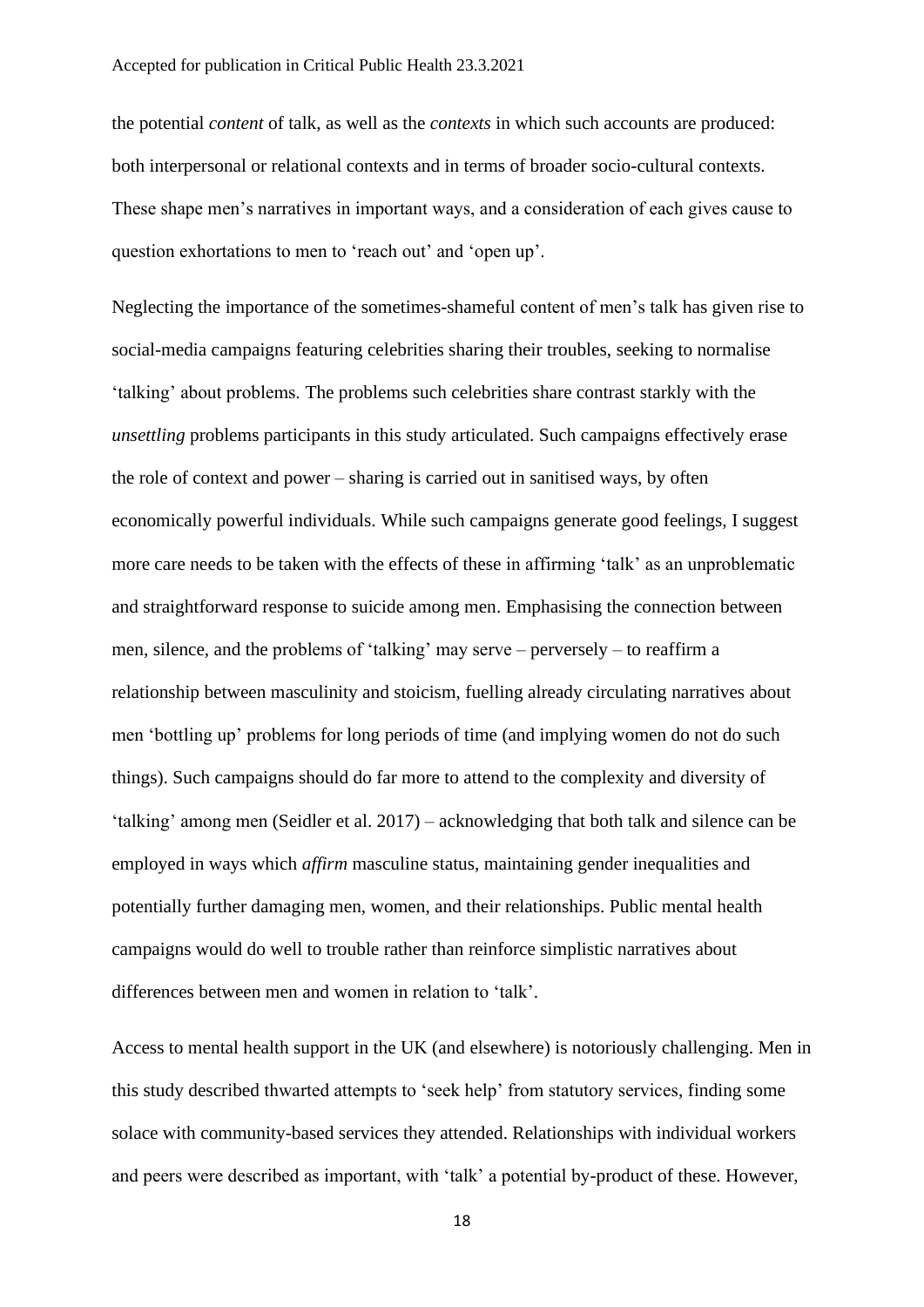talk was not essential and for some neither talk nor relationships were sufficient in ameliorating distress. Indeed, the community-based service men accessed was praised for the role workers took in supporting men with all aspects of their lives – including accessing benefits and housing. Rather than a focus on 'talk' as a response to suicide among men, suicide prevention initiatives might instead seek to engage more broadly with economic and housing security, access to non-stigmatising welfare/disability support, robust programmes promoting gender equality, easy access to well-resourced community-based services in relation to mental health and substance use. Each of these is of course much more complicated and politically sensitive than encouraging men to 'talk more' about their problems, but without addressing these concerns I would suggest that focusing on 'talk' will be ineffective at best.

#### Acknowledgements

Thanks to all interview participants, to those who supported recruitment, Briege Nugent for input into initial analysis, and Alcohol Research UK for funding the study. Special thanks to Ruth Lewis and Fiona McQueen for comments on an earlier version.

#### References

Ahmed, S. (2014). *The Cultural Politics of Emotion*. Edinburgh: Edinburgh University Press.

- Apesoa-Varano, E.C., Barker, J.C., & Hinton, L. (2018). "If You Were Like Me, You Would Consider It Too": Suicide, Older Men, and Masculinity. *Society and Mental Health,* 8, 157- 173.
- Brownhill, S., Wilhelm, K., Barclay, L., & Schmied, V. (2005). 'Big build': hidden depression in men. *Australian and New Zealand Journal of Psychiatry,* 39, 921-931.
- Canetto, S.S., & Sakinofsky, I. (1998). The Gender Paradox in Suicide. *Suicide and Life-Threatening Behavior,* 28, 1-23.
- Chandler, A. (2019). Boys don't cry? Critical phenomenology, self-harm and suicide. The *Sociological Review*, 67, 1350-1366.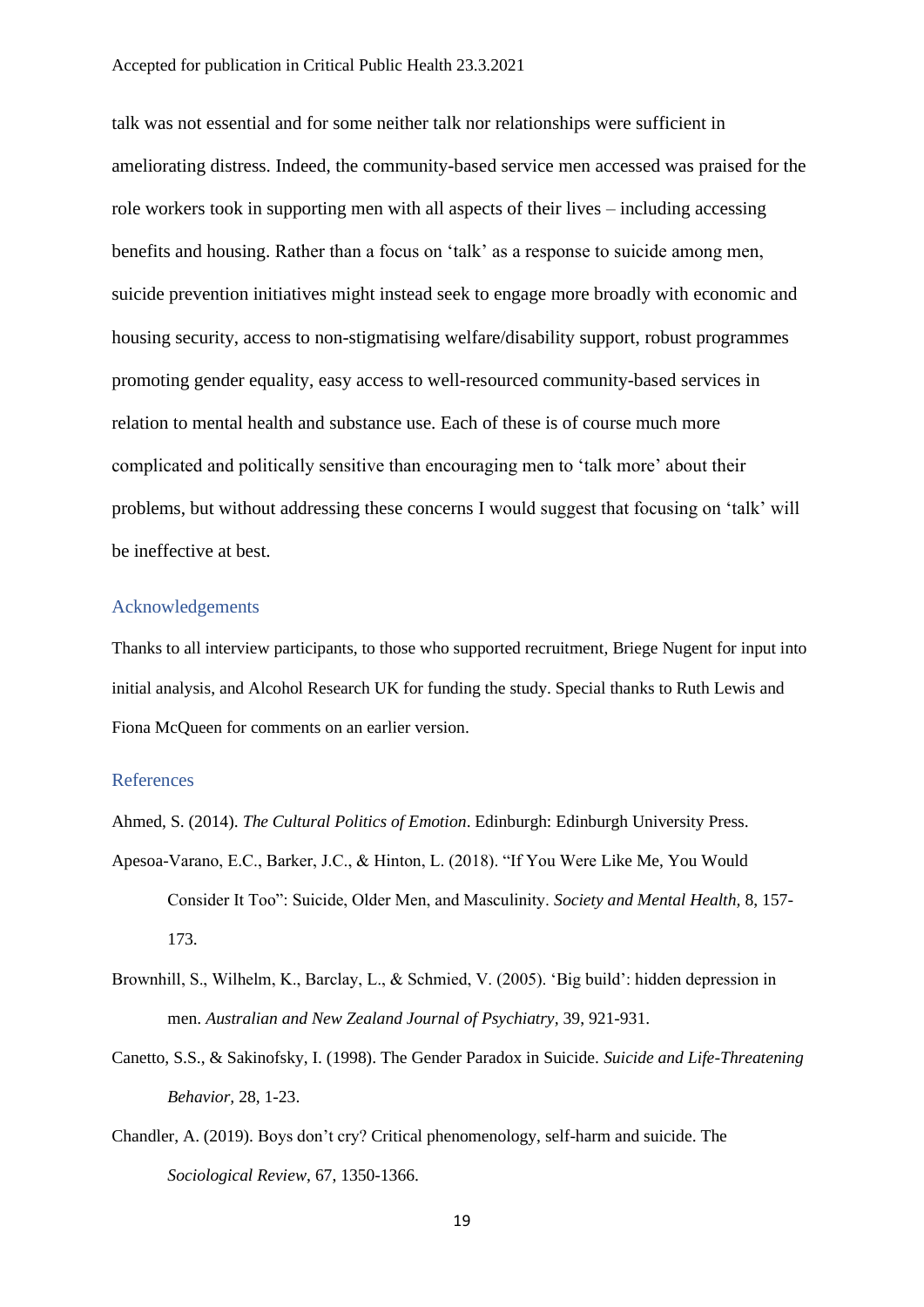- Chandler, A., & Nugent, B. (2016). *Alcohol stories: a lifecourse perspective on self-harm, suicide and alcohol use among men*. Alcohol Insight 137. Alcohol Research UK.
- Cleary, A. (2012). Suicidal action, emotional expression, and the performance of masculinities. *Social Science & Medicine,* 74, 498-505.
- Cleary, A. (2019). *The Gendered Landscape of Suicide: Masculinities, Emotions and Culture*. Basingstoke: Palgrave Macmillan.
- Courtenay, W.H. (2000). Constructions of masculinity and their influence on men's well-being: a theory of gender and health. *Social Science & Medicine,* 50, 1385-1401.
- de Boise, S., & Hearn, J. (2017). Are men getting more emotional? Critical sociological perspectives on men, masculinities and emotions. *The Sociological Review,* 65, 779-796.
- Farrimond, H. (2012). Beyond the caveman: Rethinking masculinity in relation to men's helpseeking. *Health:,* 16, 208-225.
- Franklin, A., Barbosa Neves, B., Hookway, N., Patulny, R., Tranter, B., & Jaworski, K. (2018). Towards an understanding of loneliness among Australian men: Gender cultures, embodied expression and the social bases of belonging. *Journal of Sociology,* 55, 124-143.

Galasiński, D. (2004). *Men and the Language of Emotions*. Basingstoke: Palgrave Macmillan.

- Holstein, J.A., & Gubrium, J.F. (1995). *The Active Interview*. London: Sage.
- Jaworski, K. (2014). *The Gender of Suicide*. Aldershot: Ashgate.
- Mallon, S., Galway, K., Rondon-Sulbaran, J., Hughes, L., & Leavey, G. (2019). When health services are powerless to prevent suicide: results from a linkage study of suicide among men with no service contact in the year prior to death. *Primary Health Care Research & Development,* 20, e80.
- McQueen, F. (2017). Male emotionality: 'boys don't cry' versus 'it's good to talk'. *NORMA*, 1-15.
- Mills, C. (2018). 'Dead people don't claim': A psychopolitical autopsy of UK austerity suicides. *Critical Social Policy,* 38, 302-322.
- Munt, S.R. (2007). *Queer Attachments: The Cultural Politics of Shame*. London: Routledge.
- Möller-Leimkühler, A.M. (2003). The gender gap in suicide and premature death or: why are men so vulnerable? *European Archives of Psychiatry and Clinical Neuroscience,* 253, 1-8.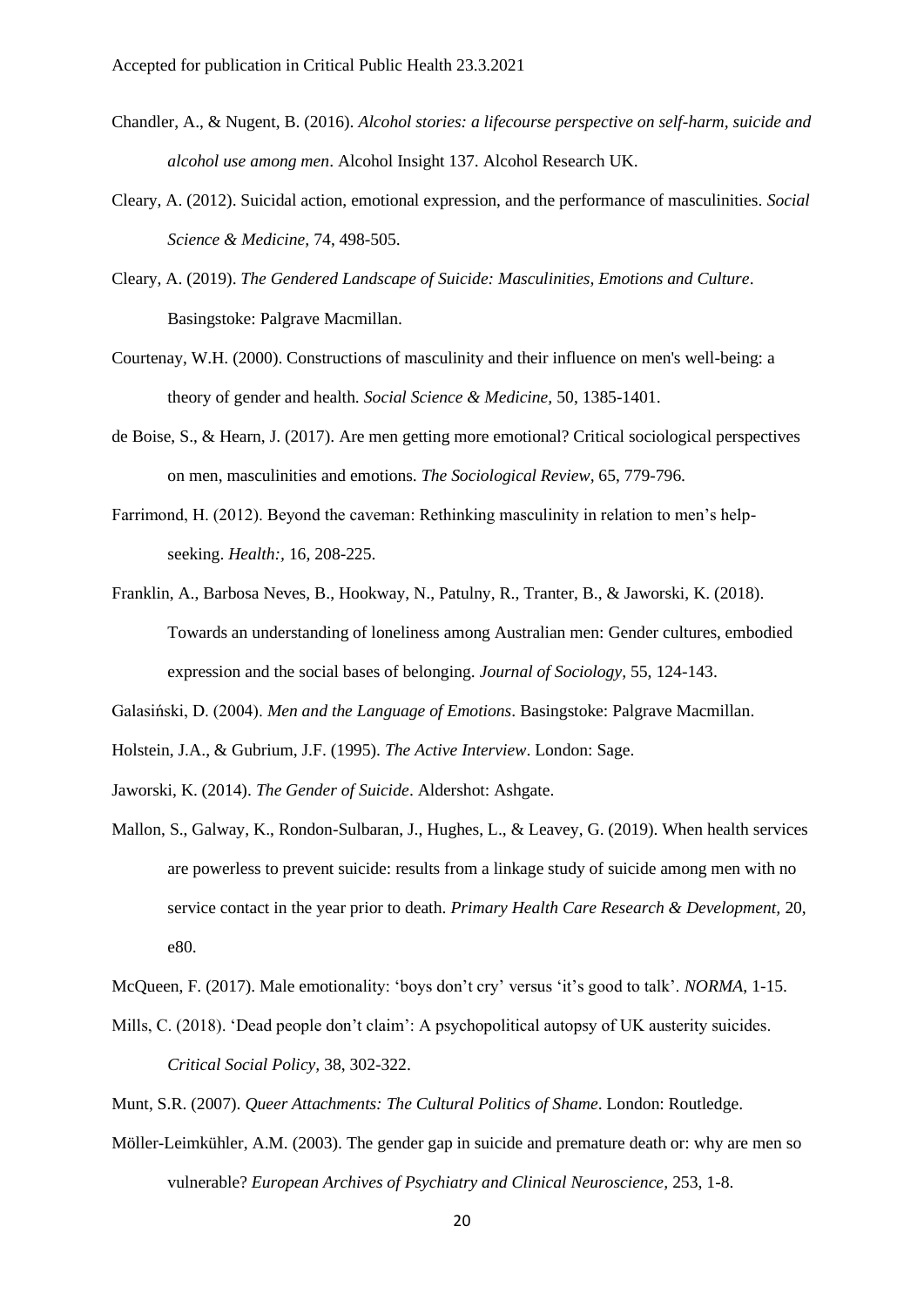- O'Brien, R., Hunt, K., & Hart, G. (2005). 'It's caveman stuff, but that is to a certain extent how guys still operate': men's accounts of masculinity and help seeking. *Social Science & Medicine,* 61, 503-516.
- Oliffe, J.L., Creighton, G., Robertson, S., Broom, A., Jenkins, E.K., Ogrodniczuk, J.S., et al. (2017). Injury, Interiority, and Isolation in Men's Suicidality. *American Journal of Men's Health,* 11, 888-899.
- Oliffe, J.L., Ogrodniczuk, J.S., Bottorff, J.L., Johnson, J.L., & Hoyak, K. (2012). 'You feel like you can't live anymore': Suicide from the perspectives of Canadian men who experience depression. *Social Science & Medicine,* 74, 506-514.
- Payne, S., Swami, V., & Stanistreet, D.L. (2008). The social construction of gender and its influence on suicide: a review of the literature. *Journal of Men's Health,* 5, 23-35.
- Probyn, E. (2005). *Blush: Faces of Shame*. Minneapolis: University of Minnesota Press.
- Riessman, C.K. (2008). *Narrative Methods for the Human Sciences*. Thousand Oaks: Sage.
- River, J. & Flood, M. (2021). Masculinities, emotions and men's suicide. *Sociology of Health and Illness*. DOI: 10.1111/1467-9566.13257
- Scambler, G. (2018). Heaping blame on shame: 'Weaponising stigma' for neoliberal times. *The Sociological Review,* 66, 766-782.
- Seidler, Z.E., Rice, S.M., River, J., Oliffe, J.L., & Dhillon, H.M. (2017). Men's Mental Health Services: The Case for a Masculinities Model. *The Journal of Men's Studies,* 26, 92-104.
- Tavory, I., & Timmermans, S. (2014). *Abductive Analysis: Theorizing Qualitative Research*. Chicago: University of Chicago Press.
- Telegraph Men. (2015). Stephen Fry and Professor Green want men to open up about their biggest worries. *The Telegraph*. London.
- Tyler, I., & Slater, T. (2018). Rethinking the sociology of stigma. *The Sociological Review,* 66, 721- 743.
- White, J., Marsh, I., Kral, M.J., & Morris, J. (Eds.) (2016). *Critical Suicidology: Transforming Suicide Research and Prevention for the 21st Century*. Vancouver: UBC Press.